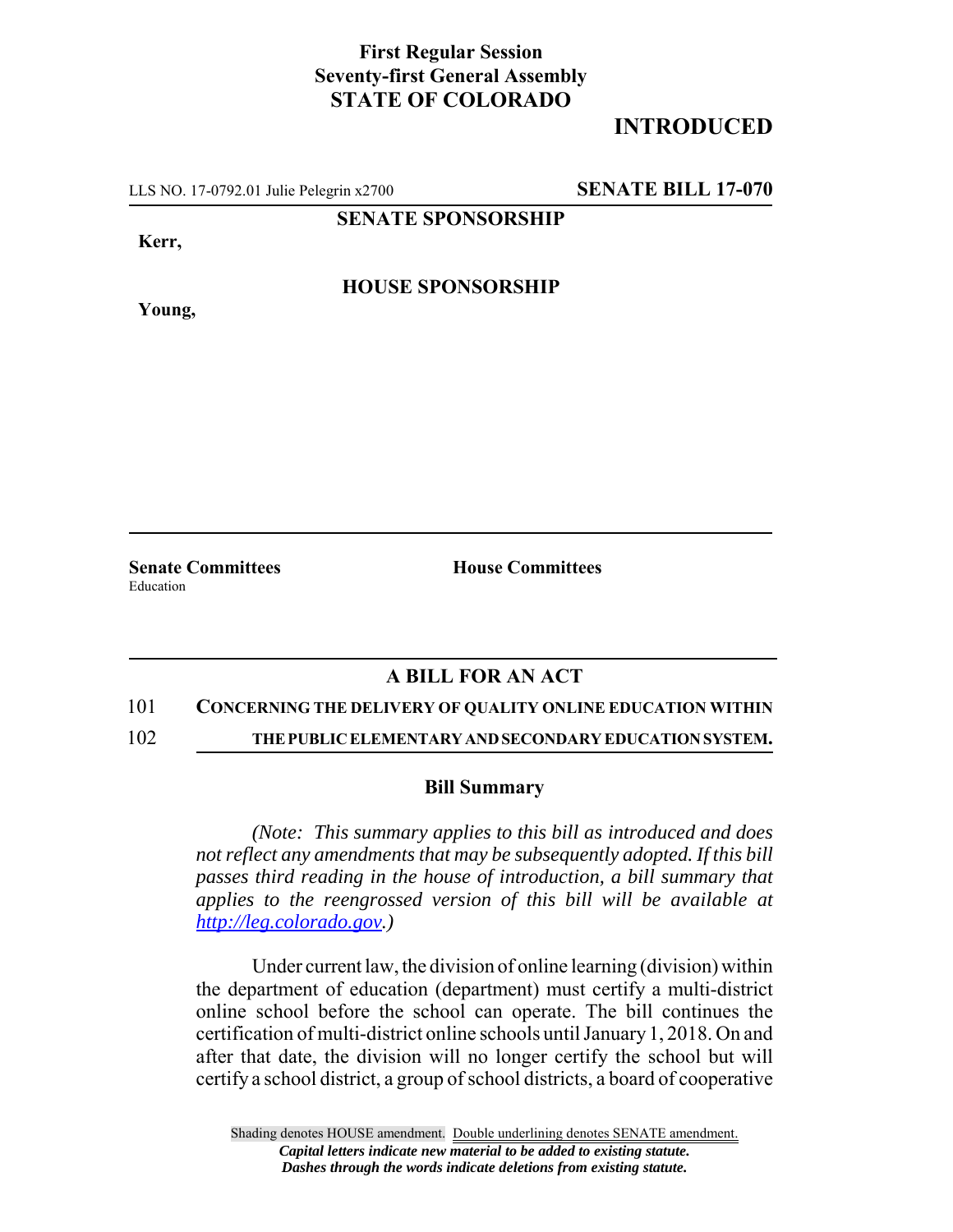services, or the state charter school institute (authorizer) that chooses to authorize a multi-district online school.

The bill establishes the areas in which an authorizer must meet specified requirements to be certified. An authorizer must renew the certification every 5 years. If an authorizer is already operating or overseeing a multi-district online school as of January 1, 2018, the authorizer can continue operating or overseeing the school but must obtain a certification by January 1, 2023.

The state board of education (state board) must adopt rules concerning the procedures and timelines by which to apply for certification and any additional areas for which an authorizer must meet requirements. The procedures must include an appellate procedure if the division denies an authorizer's application for certification or revokes or does not renew an authorizer's certification. If an authorizer loses its certification, it may continue operating or overseeing the multi-district online school for the remainder of the school year in which it loses the certification and for the next school year. The division must facilitate the multi-district online school's transition to a new authorizer.

Under current law, the department must develop parameters and guidelines for pilot projects in online schools to address measures of student achievement, student count processes and competency-based funding models, tiered interventions, and requirements and responsibilities for student success. The bill adds projects to address the needs of specific student groups in online schools. The general assembly is directed to appropriate money for the pilot projects, in addition to any gifts, grants, or donations the department may receive.

Under current law, a multi-district online school that operates a learning center in a school district that is not the school's authorizing school district must enter into a memorandum of understanding with the school district to operate the learning center. The bill requires a multi-district online school to also enter into a memorandum of understanding with a school district that is not the school's authorizer if the school seeks to operate a drop-in center within the school district.

The bill requires the division to:

- ! Study the issue of student mobility into and out of online schools and report to the state board and the general assembly; and
- ! Collect data concerning the operations of authorizers and multi-district online schools, identify and disseminate information concerning best practices, and make the data available for research in the field of online education.

1 *Be it enacted by the General Assembly of the State of Colorado:*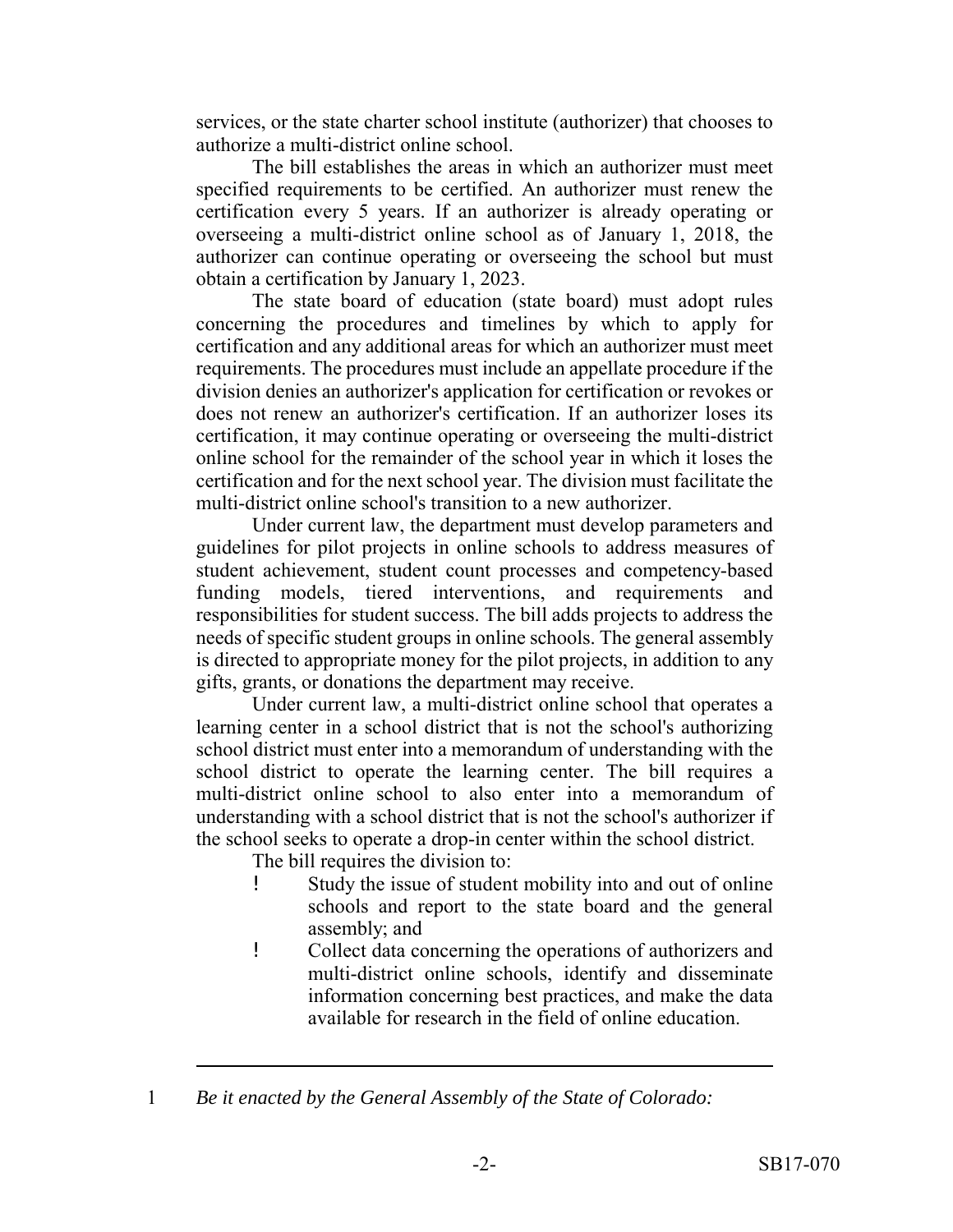**SECTION 1.** In Colorado Revised Statutes, 22-30.7-102, **amend** the introductory portion, (2), (5), and (7); and **add** (2.5), (3.5), and (15.5) as follows:

 **22-30.7-102. Definitions.** As used in this article ARTICLE 30.7, unless the context otherwise requires:

 (2) "Authorizer" means an entity that authorizes an online 7 program or online school. "Authorizer" shall include INCLUDES a school district, any A group of two or more school districts, a board of 9 cooperative services, created pursuant to section 22-5-104, or the state 10 charter school institute. established pursuant to section 22-30.5-503.

 (2.5) "BOARD OF COOPERATIVE SERVICES" MEANS A BOARD OF COOPERATIVE SERVICES CREATED PURSUANT TO ARTICLE 5 OF THIS TITLE 22.

 (3.5) "DROP-IN CENTER" MEANS A FACILITY IN WHICH A STUDENT WHO IS ENROLLED IN AN ONLINE SCHOOL MAY MEET PERIODICALLY AND INFORMALLY WITH A TEACHER OR MENTOR, OR MEET WITH OTHER 17 STUDENTS UNDER THE SUPERVISION OF A TEACHER OR MENTOR, FOR EDUCATIONAL ASSISTANCE WHILE PARTICIPATING IN AN ONLINE SCHOOL. A PRIVATE HOME IS NOT A "DROP-IN CENTER".

 (5) "Mentor" means an individual who is responsible for providing supervision at a learning center OR DROP-IN CENTER. A 22 "mentor" shall not be IS NOT required to be a licensed teacher but shall, at a minimum, satisfy the requirements specified for a paraprofessional as such requirements are described in the federal "No Child Left Behind Act of 2001", 20 U.S.C. sec. 6301 et seq.

 (7) "Online division" OR "DIVISION" means the division of online learning created in the department of education pursuant to section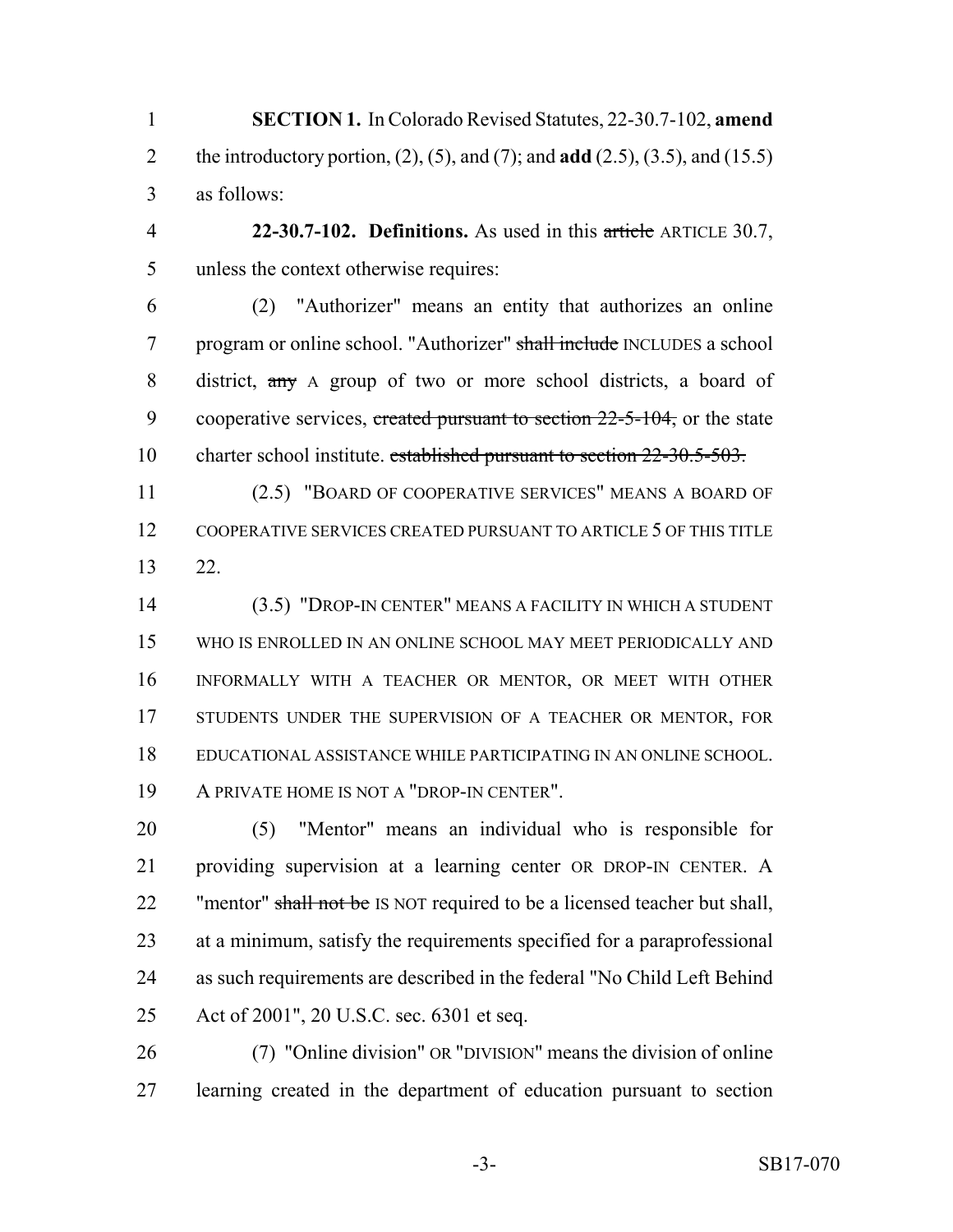22-30.7-103.

 (15.5) "STATE CHARTER SCHOOL INSTITUTE" MEANS THE STATE CHARTER SCHOOL INSTITUTE ESTABLISHED IN SECTION 22-30.5-503. **SECTION 2.** In Colorado Revised Statutes, 22-30.7-103, **amend** (2), (3) introductory portion, (3)(b), and (3)(d); and **add** (3)(b.5), (3)(k.5), 6 (3)(n), and (3)(o) as follows: **22-30.7-103. Division of online learning - created - duties - repeal.** (2) **Purposes.** The purposes of the online division are: (a) To support online programs and online schools, students, parents, authorizers, and other entities related to online learning by 11 providing information and access to available data; and (b) (I) To facilitate the certification of multi-district online schools in accordance with rules promulgated by the state board pursuant to section 22-30.7-106. (II) THIS SUBSECTION (2)(b) IS REPEALED, EFFECTIVE JANUARY 1, 2018. (c) ON AND AFTER JANUARY 1, 2018, TO FACILITATE THE CERTIFICATION OF AUTHORIZERS OF MULTI-DISTRICT ONLINE SCHOOLS IN ACCORDANCE WITH SECTION 22-30.7-106.5. (3) **Duties.** The online division shall have HAS the following duties: (b) (I) To evaluate applications for certification of multi-district online schools using criteria adopted by rules promulgated by the state board pursuant to section 22-30.7-106 and to recommend that the state board grant or deny certification based upon the criteria. 26 (II) THIS SUBSECTION (3)(b) IS REPEALED, EFFECTIVE JANUARY 1, 2018.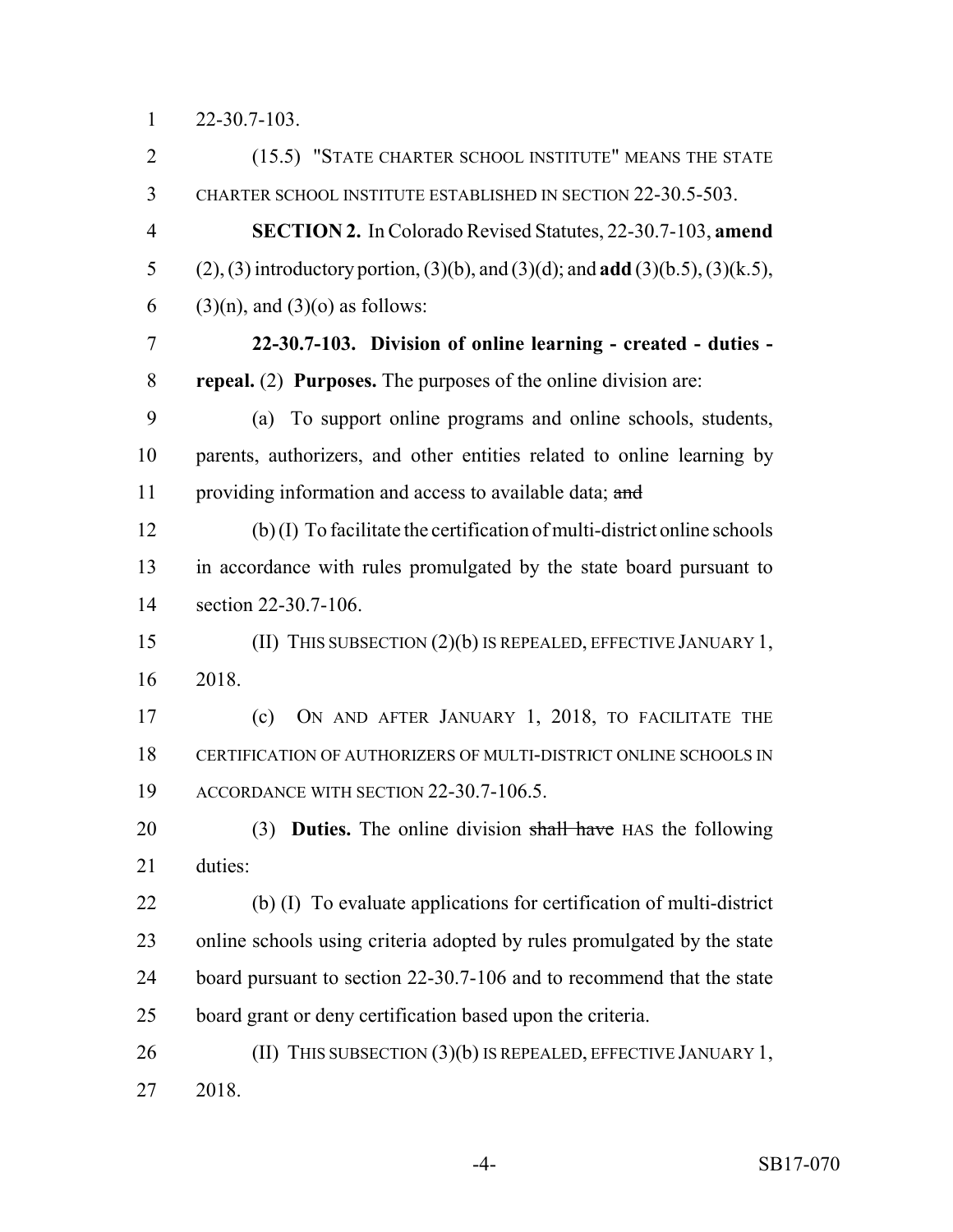(b.5) TO EVALUATE APPLICATIONS FOR CERTIFICATION OF THE AUTHORIZERS OF MULTI-DISTRICT ONLINE SCHOOLS BASED ON THE STANDARDS SPECIFIED IN SECTION 22-30.7-106.5 AND GRANT OR DENY CERTIFICATION BASED ON THE STANDARDS;

 (d) To recommend to the state board on or before September 1, 2007, a process, timeline, and standard MOU form for use by multi-district online schools and school districts in crafting memoranda of understanding pursuant to section 22-30.7-111 regarding the placement of learning centers within the boundaries of a school district, AND, ON AND AFTER SEPTEMBER 1, 2017, REGARDING THE PLACEMENT OF DROP-IN CENTERS WITHIN THE BOUNDARIES OF A SCHOOL DISTRICT. At a minimum, the standard MOU form shall include the information specified in section 22-30.7-111 (1)(b).

 (k.5) TO USE THE FINAL REPORT OF THE ONLINE TASK FORCE CREATED IN SECTION 22-30.7-112, AS IT EXISTED BEFORE JULY 1, 2015, WHICH WAS SUBMITTED TO THE STATE BOARD AND THE EDUCATION COMMITTEES OF THE HOUSE OF REPRESENTATIVES AND THE SENATE ON DECEMBER 29, 2014, AS A BASIS FOR RECOMMENDATIONS FOR IMPLEMENTING CERTIFICATION OF MULTI-DISTRICT ONLINE SCHOOL AUTHORIZERS AS REQUIRED IN SECTION 22-30.7-106.5;

**(n) TO STUDY THE ISSUE OF STUDENT MOBILITY INTO AND OUT OF**  ONLINE PROGRAMS AND ONLINE SCHOOLS AND REPORT ITS FINDINGS BY DECEMBER 2018 TO THE STATE BOARD AND THE EDUCATION COMMITTEES OF THE SENATE AND THE HOUSE OF REPRESENTATIVES, OR ANY SUCCESSOR COMMITTEES; AND

 (o) TO COLLECT DATA CONCERNING THE AUTHORIZATION AND OVERSIGHT PRACTICES OF AUTHORIZERS OF MULTI-DISTRICT ONLINE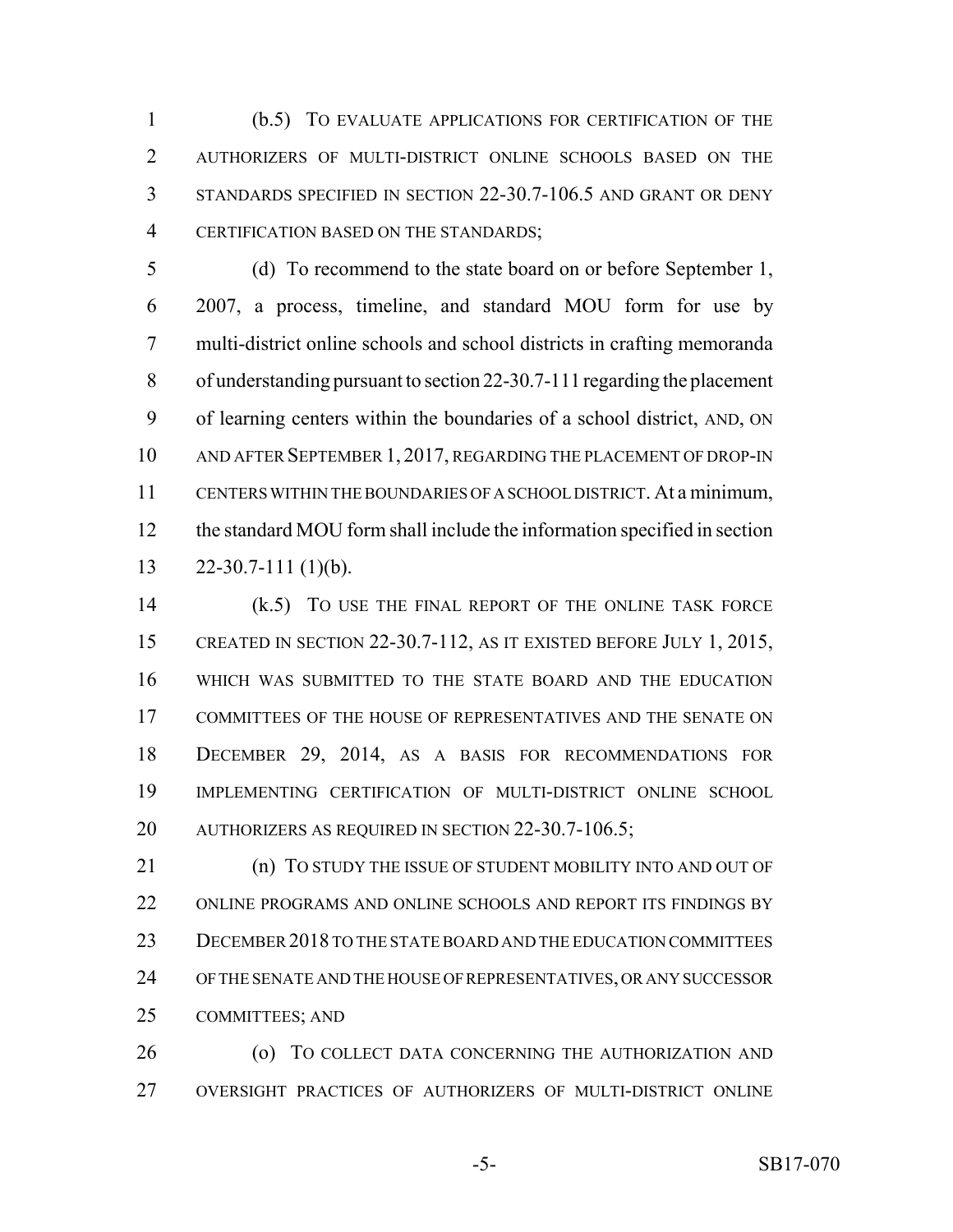SCHOOLS AND THE OPERATIONS OF MULTI-DISTRICT ONLINE SCHOOLS IN ORDER TO IDENTIFY AND DISSEMINATE TO SCHOOL DISTRICTS, BOARDS OF COOPERATIVE SERVICES, AND THE STATE CHARTER SCHOOL INSTITUTE BEST PRACTICES IN AUTHORIZING AND OPERATING MULTI-DISTRICT ONLINE SCHOOLS. THE DIVISION SHALL ALSO MAKE THE COLLECTED DATA AVAILABLE FOR RESEARCH IN THE FIELD OF ONLINE LEARNING.

 **SECTION 3.** In Colorado Revised Statutes, 22-30.7-105, **amend** (1)(a) and (1)(b); and **add** (1)(b.5) as follows:

 **22-30.7-105. Program criteria - guidelines - quality standards - records - rules - repeal.** (1) (a) A school district and the state charter 11 school institute established pursuant to section 22-30.5-503 are hereby authorized to create or oversee single-district online programs or single-district online schools.

 (b) (I) A school district, a group of two or more school districts, 15 a board of cooperative services, created pursuant to section 22-5-104, and the state charter school institute established pursuant to section 17 22-30.5-503 are hereby authorized to create or oversee multi-district online schools, subject to the requirement that the authorizer apply to the online division for certification of the multi-district online school as described in section 22-30.7-106.

**(II) THIS SUBSECTION (1)(b) IS REPEALED, EFFECTIVE JANUARY 1,** 2018.

 (b.5) (I) BEGINNING JANUARY 1, 2018, A SCHOOL DISTRICT, A GROUP OF TWO OR MORE SCHOOL DISTRICTS, A BOARD OF COOPERATIVE SERVICES, AND THE STATE CHARTER SCHOOL INSTITUTE MAY CREATE OR OVERSEE ONE OR MORE MULTI-DISTRICT ONLINE SCHOOLS IF THE DIVISION CERTIFIES THE SCHOOL DISTRICT, GROUP OF SCHOOL DISTRICTS, BOARD OF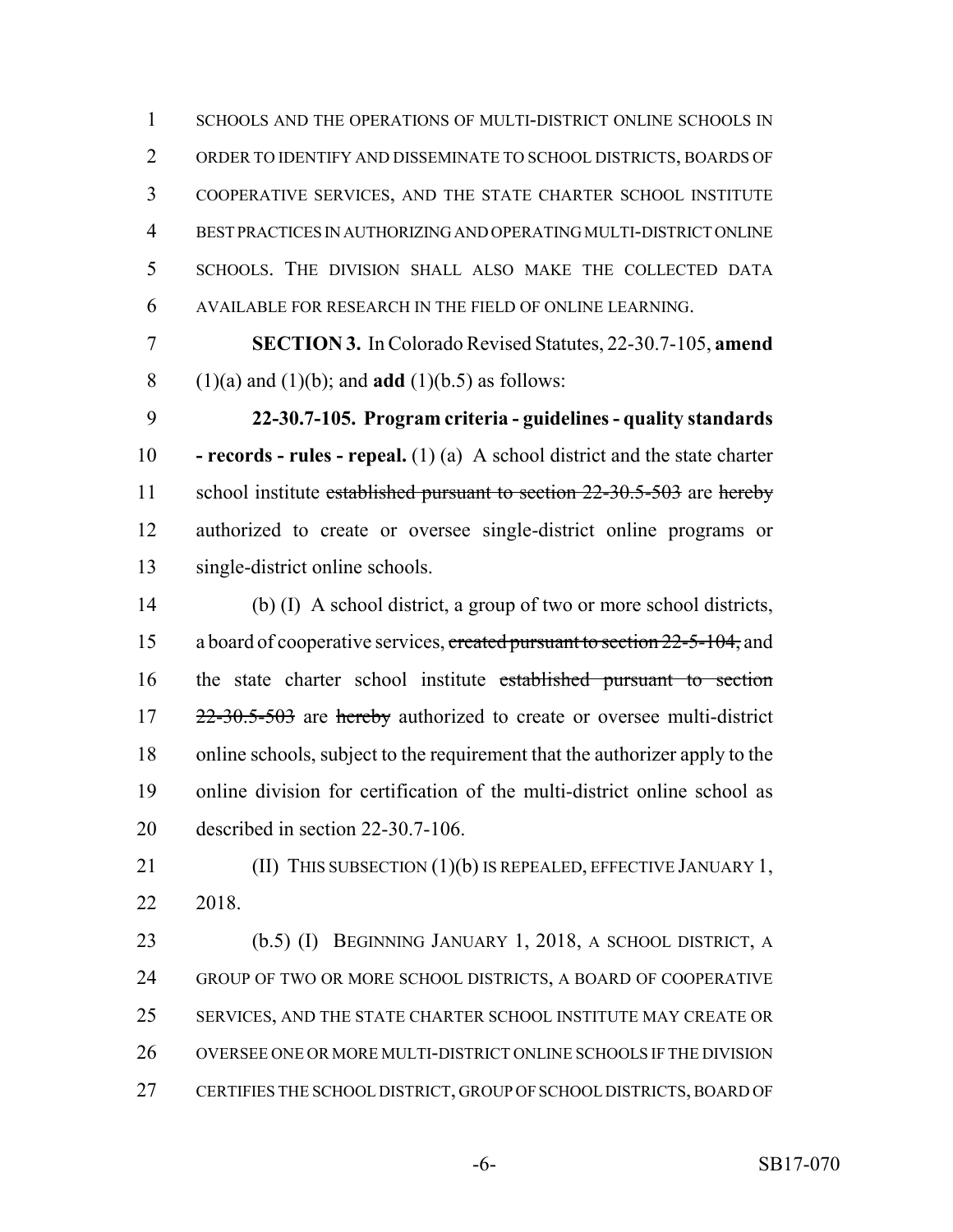COOPERATIVE SERVICES, OR STATE CHARTER SCHOOL INSTITUTE TO AUTHORIZE MULTI-DISTRICT ONLINE SCHOOLS AS PROVIDED IN SECTION 22-30.7-106.5.

 (II) NOTWITHSTANDING THE PROVISIONS OF SUBSECTION (1)(b.5)(I) OF THIS SECTION, A SCHOOL DISTRICT, A GROUP OF SCHOOL DISTRICTS, A BOARD OF COOPERATIVES SERVICES, OR THE STATE CHARTER SCHOOL INSTITUTE THAT IS OPERATING OR OVERSEEING A MULTI-DISTRICT ONLINE SCHOOL AS OF JANUARY 1, 2018, MAY CONTINUE OPERATING OR OVERSEEING THE MULTI-DISTRICT ONLINE SCHOOL SO LONG AS THE 10 DIVISION CERTIFIES THE SCHOOL DISTRICT, GROUP OF SCHOOL DISTRICTS, BOARD OF COOPERATIVE SERVICES, OR STATE CHARTER SCHOOL INSTITUTE 12 AS PROVIDED IN SECTION 22-30.7-106.5 NO LATER THAN JANUARY 1, 2023. **SECTION 4.** In Colorado Revised Statutes, 22-30.7-106, **amend** (1); and **add** (9) as follows:

 **22-30.7-106. Certification of multi-district online schools - criteria - rules - repeal.** (1) BEFORE JANUARY 1, 2018, if a school district, a group of two or more school districts, a board of cooperative 18 services, created pursuant to section 22-5-104, or the state charter school 19 institute established pursuant to section 22-30.5-503 chooses to authorize a multi-district online school, the school district, group of two or more school districts, board of cooperative services, or state charter school institute shall, prior to authorizing the multi-district online school, apply to the online division for certification of the multi-district online school. (9) THIS SECTION IS REPEALED, EFFECTIVE JANUARY 1, 2018. **SECTION 5.** In Colorado Revised Statutes, **add** 22-30.7-106.5

as follows:

**22-30.7-106.5. Certification of authorizers of multi-district**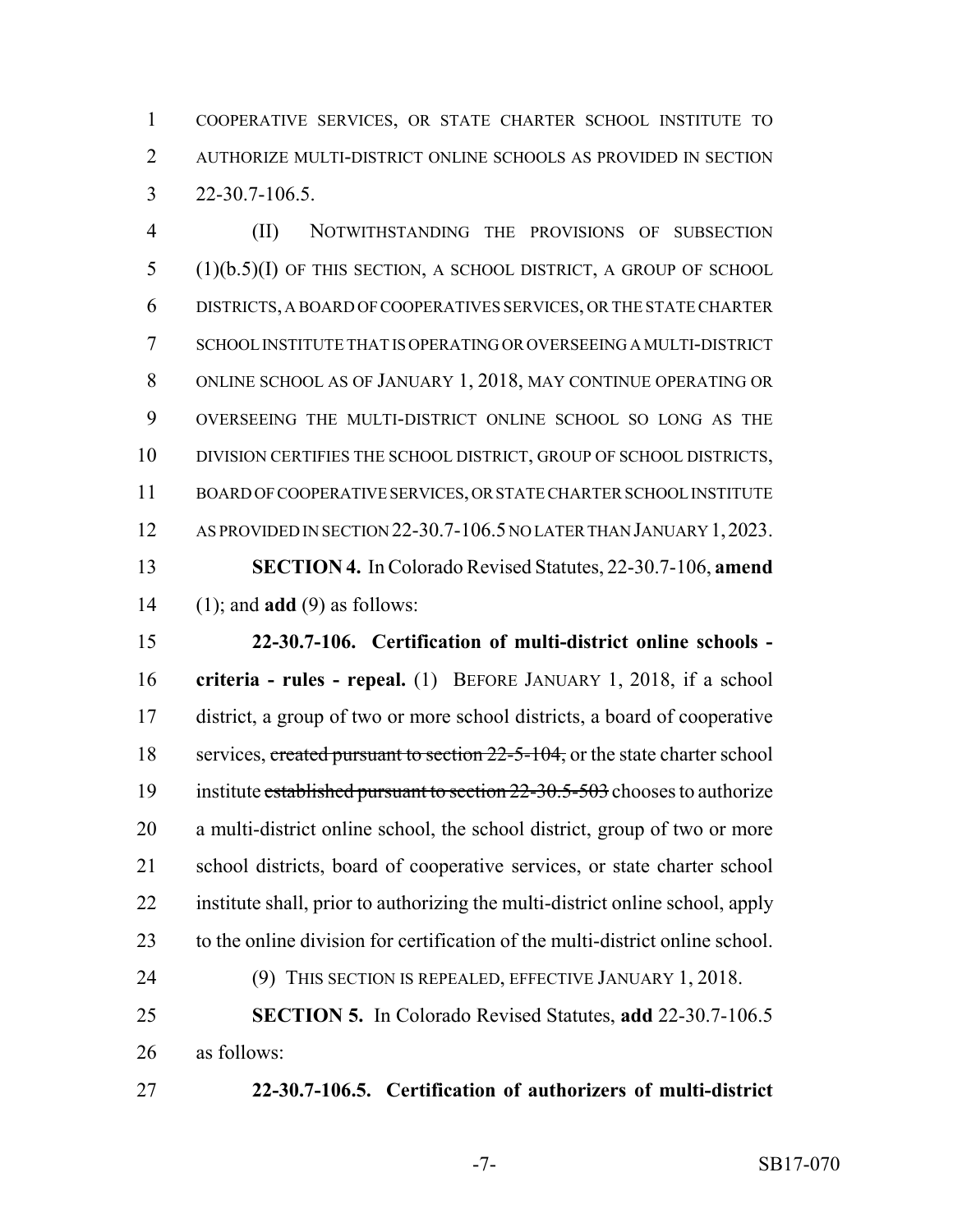**online schools - standards - rules.** (1) (a) ON AND AFTER JANUARY 1, 2018, AN AUTHORIZER THAT CHOOSES TO AUTHORIZE A MULTI-DISTRICT ONLINE SCHOOL MUST BE CERTIFIED BY THE DIVISION PURSUANT TO THIS SECTION BEFORE AUTHORIZING THE MULTI-DISTRICT ONLINE SCHOOL.

 (b) NOTWITHSTANDING ANY PROVISION OF SUBSECTION (1)(a) OF THIS SECTION TO THE CONTRARY:

 (I) AN AUTHORIZER THAT IS OPERATING OR OVERSEEING A MULTI-DISTRICT ONLINE SCHOOL AS OF JANUARY 1, 2018, MAY CONTINUE OPERATING OR OVERSEEING THE MULTI-DISTRICT ONLINE SCHOOL SO LONG AS THE DIVISION CERTIFIES THE AUTHORIZER, AS PROVIDED IN THIS 11 SECTION, NO LATER THAN JANUARY 1, 2023;

 (II) THE STATE BOARD MAY WAIVE THE CERTIFICATION REQUIREMENT FOR A SCHOOL DISTRICT OR BOARD OF COOPERATIVE SERVICES THAT CHOOSES TO AUTHORIZE A MULTI-DISTRICT ONLINE 15 SCHOOL IF THE MULTI-DISTRICT ONLINE SCHOOL ENROLLS TEN OR FEWER STUDENTS WHO RESIDE OUTSIDE OF THE BOUNDARIES OF THE SCHOOL 17 DISTRICT OR BOARD OF COOPERATIVE SERVICES;

 (III) AN AUTHORIZER OF A SINGLE-DISTRICT ONLINE PROGRAM OR ONLINE SCHOOL THAT BECOMES A MULTI-DISTRICT ONLINE SCHOOL IS NOT REQUIRED TO BE CERTIFIED PURSUANT TO THIS SECTION IF TEN OR FEWER STUDENTS FROM OUTSIDE THE SCHOOL DISTRICT IN WHICH THE SINGLE-DISTRICT ONLINE PROGRAM OR ONLINE SCHOOL IS OPERATING ENROLL IN THE MULTI-DISTRICT ONLINE SCHOOL.

24 (2) THE STATE BOARD SHALL PROMULGATE RULES PURSUANT TO 25 THE "STATE ADMINISTRATIVE PROCEDURE ACT", ARTICLE 4 OF TITLE 24, AS NECESSARY TO IMPLEMENT THIS SECTION.

(3) THE STATE BOARD, BY RULE, SHALL ESTABLISH THE PROCESS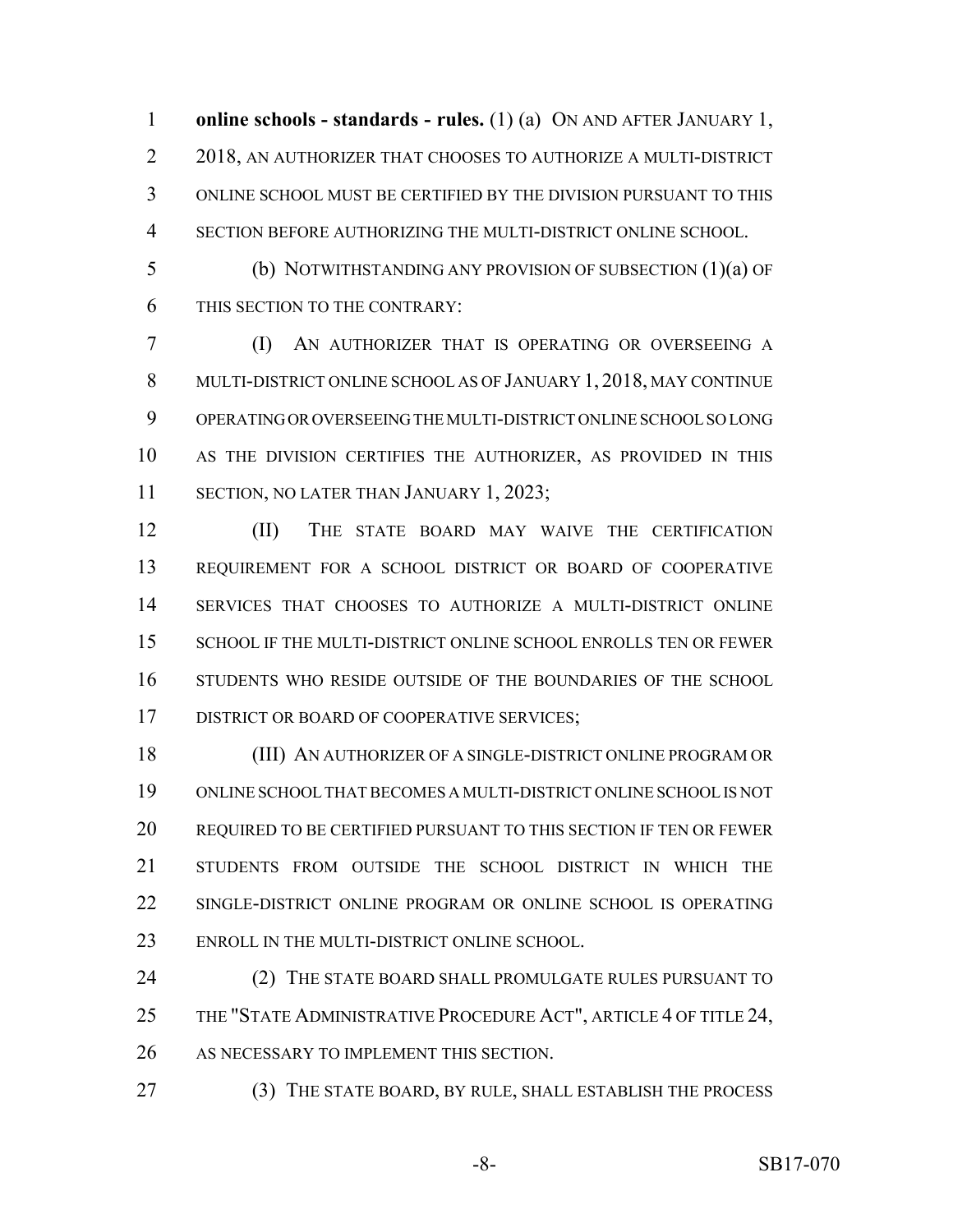AND TIMELINES BY WHICH AN AUTHORIZER THAT CHOOSES TO AUTHORIZE A MULTI-DISTRICT ONLINE SCHOOL MUST APPLY FOR CERTIFICATION. AT A MINIMUM, THE RULES MUST ENSURE THAT:

 (a) APPLICATION FORMS ARE AVAILABLE NO LATER THAN JANUARY 2018;

 (b) AN APPLICANT MUST SUBMIT AN APPLICATION TO THE DIVISION NO LATER THAN AUGUST OF THE YEAR PRECEDING THE SCHOOL YEAR IN WHICH THE MULTI-DISTRICT ONLINE SCHOOL BEGINS OPERATING; EXCEPT THAT THE RULES MUST SPECIFY THE TIMELINE BY WHICH AN AUTHORIZER THAT IS OPERATING OR OVERSEEING A MULTI-DISTRICT ONLINE SCHOOL AS OF JANUARY 1, 2018, MUST SUBMIT AN APPLICATION;

 (c) THE APPLICATION PROCESS INCLUDES THE OPPORTUNITY TO 13 IMMEDIATELY REAPPLY IF THE DIVISION DENIES THE FIRST APPLICATION; AND

 (d) THE APPLICATION PROCESS INCLUDES A PROCESS BY WHICH AN APPLICANT MAY APPEAL TO THE STATE BOARD IF THE DIVISION DENIES A REAPPLICATION.

 (4) THE STATE BOARD, BY RULE, SHALL ESTABLISH THE AREAS FOR WHICH AN AUTHORIZER MUST PROVIDE ASSURANCES OR DEMONSTRATIONS THAT IT MEETS SPECIFIED REQUIREMENTS IN ORDER TO BE CERTIFIED PURSUANT TO THIS SECTION. THE DIVISION SHALL CONSIDER THE REQUIREMENTS FOR EACH OF THE AREAS IN REVIEWING APPLICATIONS FOR CERTIFICATION AND GRANTING OR DENYING CERTIFICATION. THE STATE 24 BOARD SHALL CONSIDER THE REQUIREMENTS FOR EACH OF THE AREAS IN CONSIDERING AN APPEAL OF THE DENIAL OF AN APPLICATION. AT A MINIMUM, THE AREAS AND REQUIREMENTS MUST INCLUDE THE FOLLOWING: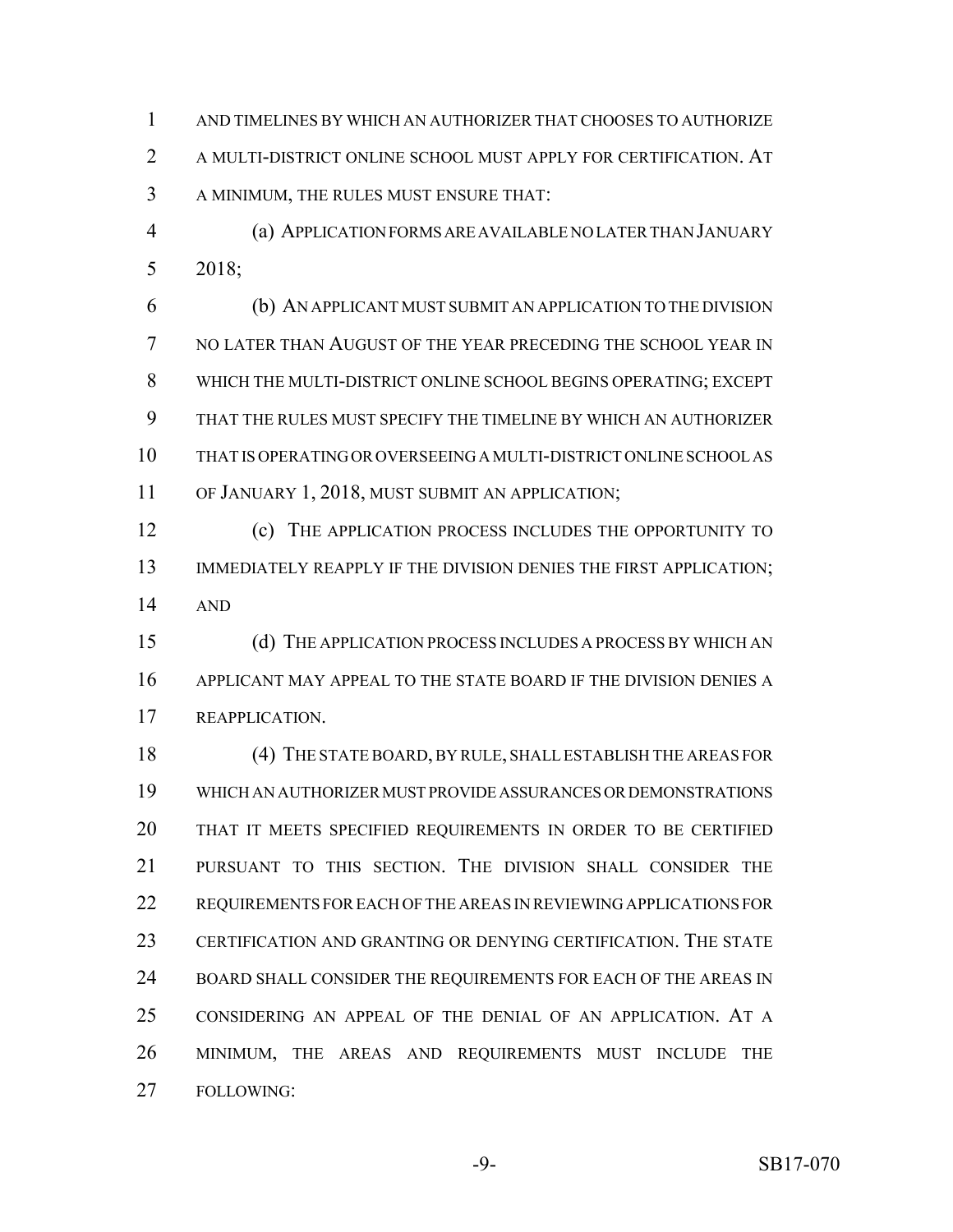(a) AUTHORIZER COMMITMENT AND CAPACITY, FOR WHICH AN APPLICANT MUST PROVIDE:

 (I) ASSURANCES THAT THE AUTHORIZER'S MISSION STATEMENT INCLUDES OPERATION OR OVERSIGHT OF A MULTI-DISTRICT ONLINE SCHOOL AND THAT:

 (A) THE AUTHORIZER WILL HOLD THE MULTI-DISTRICT ONLINE SCHOOL ACCOUNTABLE FOR ITS PERFORMANCE AND THAT THE AUTHORIZER HAS EXPERTISE IN IMPLEMENTING AND SUPPORTING ONLINE LEARNING; AND

 (B) THE AUTHORIZER IS ACCOUNTABLE TO THE PUBLIC, INCLUDING ASSURANCES THAT THE AUTHORIZER WILL EXERCISE THE PROPER STEWARDSHIP OF EDUCATIONAL RESOURCES AND IS COMMITTED TO OFFERING QUALITY, SUSTAINABLE EDUCATION OPTIONS FOR STUDENTS;

14 (II) DEMONSTRATIONS THAT THE AUTHORIZER HAS, OR HAS CONTRACTED FOR, SUFFICIENT STAFFING AND EXPERTISE TO PROVIDE PROPER OVERSIGHT OF THE MULTI-DISTRICT ONLINE SCHOOL, INCLUDING:

 (A) A DESCRIPTION OF AND RATIONALE FOR THE RESPONSIBILITIES ASSIGNED TO THE AUTHORIZER'S STAFF WHO WILL OPERATE OR OVERSEE THE MULTI-DISTRICT ONLINE SCHOOL AND THE STAFF'S QUALIFICATIONS; AND

 (B) A PROFESSIONAL DEVELOPMENT PLAN FOR THE AUTHORIZER'S STAFF WHO WILL OPERATE OR OVERSEE THE MULTI-DISTRICT ONLINE SCHOOL;

 (III) ASSURANCES OF THE AUTHORIZER'S FINANCIAL COMMITMENT TO PROVIDING SUPPORT TO AND OVERSIGHT OF THE MULTI-DISTRICT ONLINE SCHOOL, INCLUDING ANNUALLY REPORTING THE AUTHORIZER'S EXPENDITURES ON OVERSIGHT AND SUPPORT OF THE MULTI-DISTRICT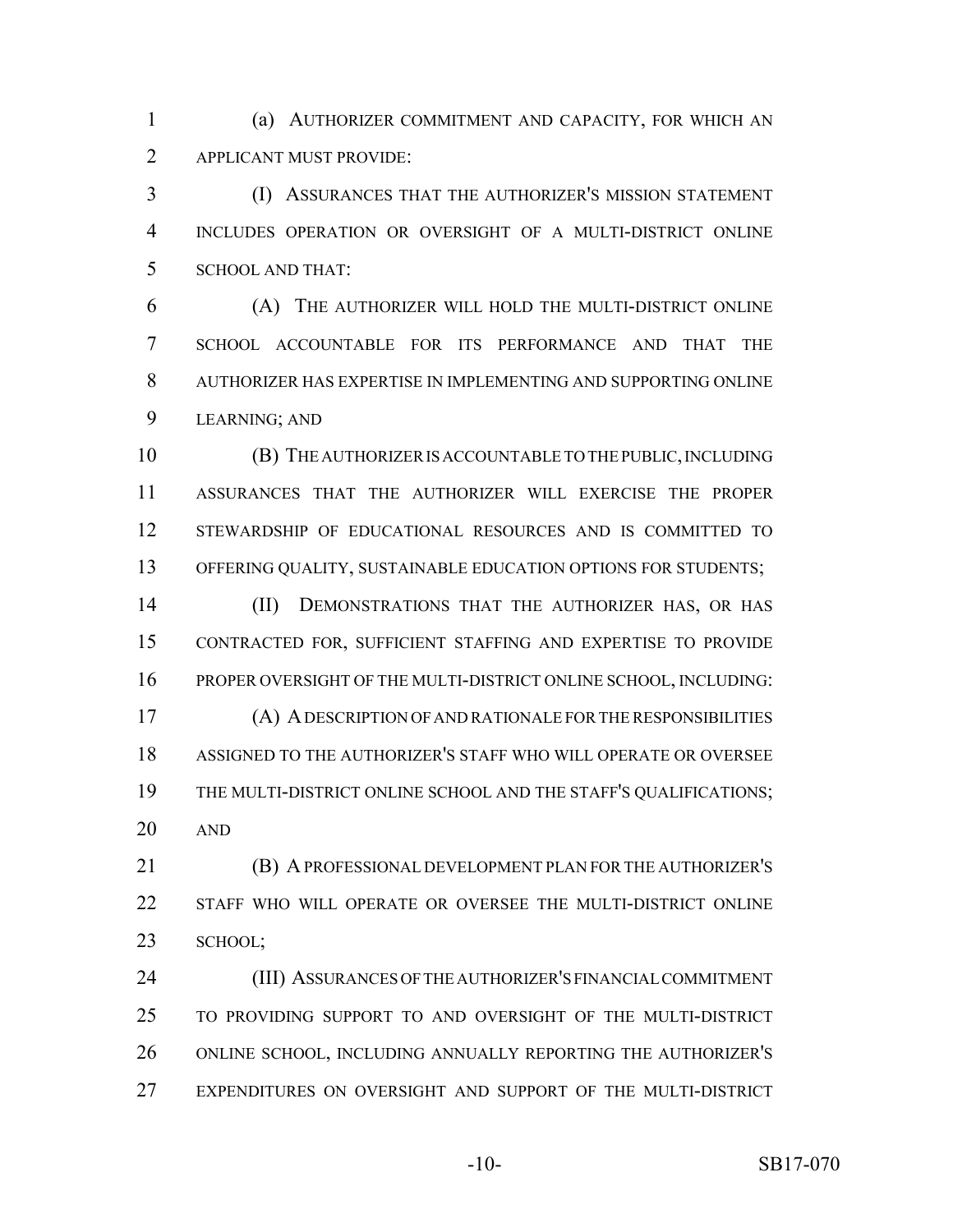ONLINE SCHOOL. A NEW AUTHORIZER MUST PROVIDE ASSURANCES OF ITS FINANCIAL COMMITMENT. THE AUTHORIZER OF AN EXISTING MULTI-DISTRICT ONLINE SCHOOL MUST PROVIDE DOCUMENTATION OF ITS EXPENDITURES.

 (IV) ASSURANCES THAT THE AUTHORIZER IS COMMITTED TO CONTINUING IMPROVEMENT IN ITS OPERATION OR OVERSIGHT OF THE MULTI-DISTRICT ONLINE SCHOOL, INCLUDING A PLAN FOR EVALUATING THE AUTHORIZER'S PRACTICES, WHICH PRACTICES ARE ALIGNED WITH ENSURING THE MULTI-DISTRICT ONLINE SCHOOL MEETS THE QUALITY STANDARDS SPECIFIED IN SECTION 22-30.7-105 AND IN RULE OF THE STATE BOARD, AND FOR CREATING A PLAN FOR IMPROVING PRACTICES, IF NECESSARY. A NEW AUTHORIZER MUST SUBMIT THE PLAN TO THE DIVISION. AN AUTHORIZER OF AN EXISTING MULTI-DISTRICT ONLINE SCHOOL MAY PROVIDE ASSURANCES THAT IT IS IMPLEMENTING THE PLAN. (b) THE AUTHORIZER'S PROCESS FOR REVIEWING AND APPROVING APPLICATIONS FROM AN ENTITY TO OPERATE A MULTI-DISTRICT ONLINE

 SCHOOL OR THE AUTHORIZER'S PLAN FOR DIRECTLY OPERATING A MULTI-DISTRICT ONLINE SCHOOL, WHICH MUST INCLUDE:

 (I) FOR PURPOSES OF AN APPLICATION PROCESS, DEFINITION OF THE ROLES AND RESPONSIBILITIES OF THE AUTHORIZER AND THE ENTITY THAT WILL OPERATE THE MULTI-DISTRICT ONLINE SCHOOL AND EVIDENCE OF 22 SUFFICIENT TRAINING AND SUPPORT FOR THE SCHOOL STAFF;

 (II) ESTABLISHMENT OF RIGOROUS PERFORMANCE STANDARDS FOR THE MULTI-DISTRICT ONLINE SCHOOL, WHICH MUST INCLUDE:

 (A) IDENTIFIED SOURCES FOR EVALUATING STUDENT ACADEMIC OUTCOMES THAT ARE ALIGNED WITH THE STATE ACCREDITATION SYSTEM DESCRIBED IN ARTICLE 11 OF THIS TITLE 22 AND THAT THE AUTHORIZER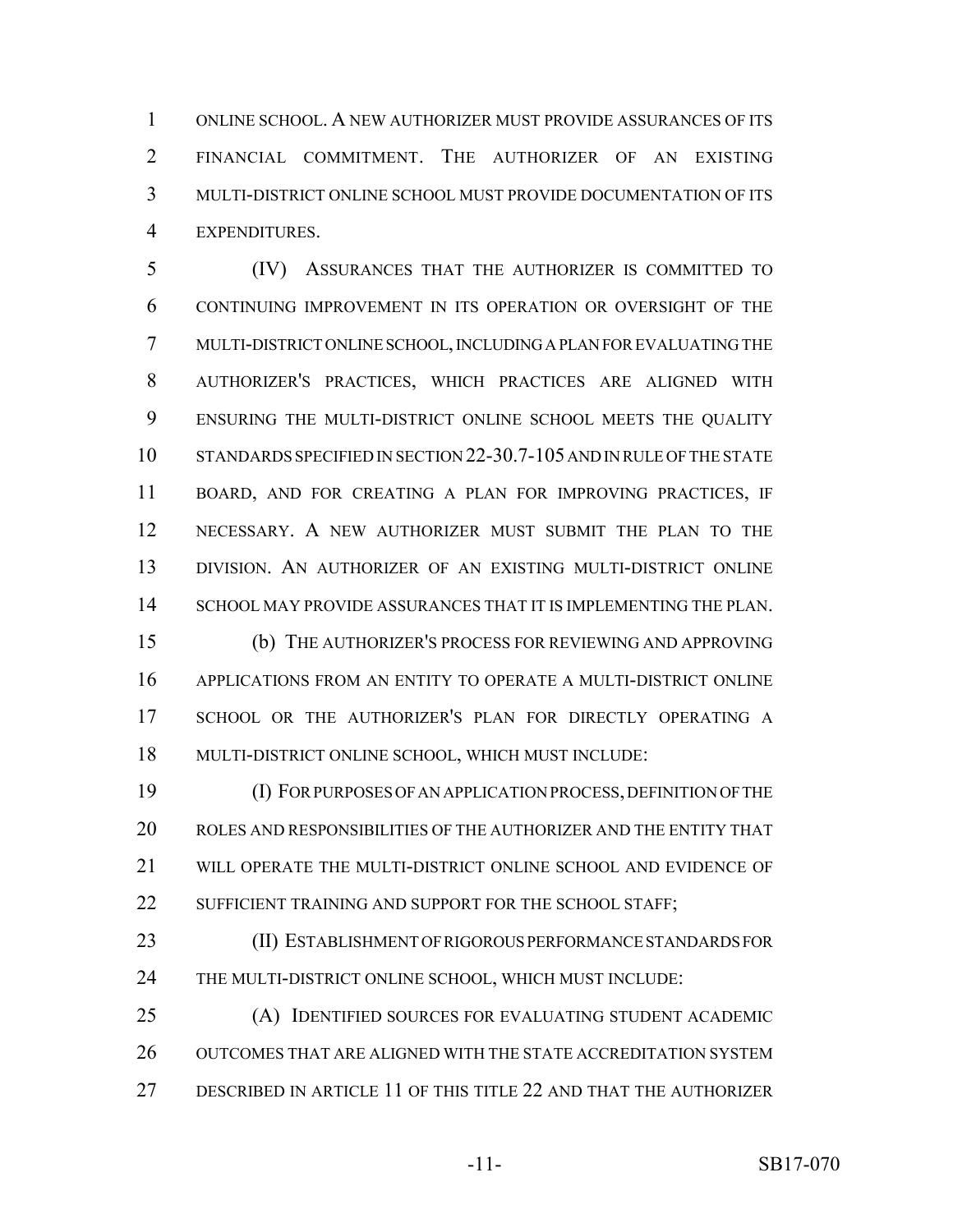WILL USE AS THE EVIDENCE BASE FOR MAKING DECISIONS CONCERNING THE MULTI-DISTRICT ONLINE SCHOOL. THE SOURCES MAY INCLUDE THE RESULTS OF STATEWIDE ASSESSMENTS, STUDENT ACADEMIC GROWTH MEASURES, INTERNAL ASSESSMENTS, QUALITATIVE REVIEWS, AND PERFORMANCE COMPARISONS WITH OTHER PUBLIC SCHOOLS IN THE STATE.

 (B) IDENTIFIED SOURCES OF FINANCIAL DATA THAT THE AUTHORIZER WILL USE IN MAKING DECISIONS CONCERNING THE MULTI-DISTRICT ONLINE SCHOOL, WHICH DATA ARE BASED ON PROFESSIONAL STANDARDS FOR FINANCIAL OPERATIONS AND ADDRESS SUSTAINABILITY;

 (C) IDENTIFIED SOURCES OF ORGANIZATIONAL DATA THAT THE AUTHORIZER WILL USE IN MAKING DECISIONS CONCERNING THE MULTI-DISTRICT ONLINE SCHOOL, WHICH DATA ADDRESS FULFILLING LEGAL OBLIGATIONS, FIDUCIARY DUTIES, AND SOUND PUBLIC STEWARDSHIP;

 (D) DESCRIPTIONS OF CLEAR, MEASURABLE, AND ATTAINABLE ACADEMIC, FINANCIAL, AND ORGANIZATIONAL PERFORMANCE STANDARDS AND TARGETS THAT THE AUTHORIZER WILL APPLY IN DETERMINING THE CONTINUED OPERATIONS OF THE MULTI-DISTRICT ONLINE SCHOOL, INCLUDING BUT NOT LIMITED TO STATE AND FEDERAL MEASURES OF PERFORMANCE; AND

 (E) DESCRIPTIONS OF THE PERFORMANCE MEASURES, AND MECHANISMS AND CONSEQUENCES THAT ARE ALIGNED WITH THE PERFORMANCE MEASURES, THAT THE AUTHORIZER WILL USE TO HOLD THE MULTI-DISTRICT ONLINE SCHOOL ACCOUNTABLE FOR PERFORMANCE;

 (III) APPLICATION OF RIGOROUS DECISION-MAKING CRITERIA AND PRACTICES, WHICH MUST INCLUDE: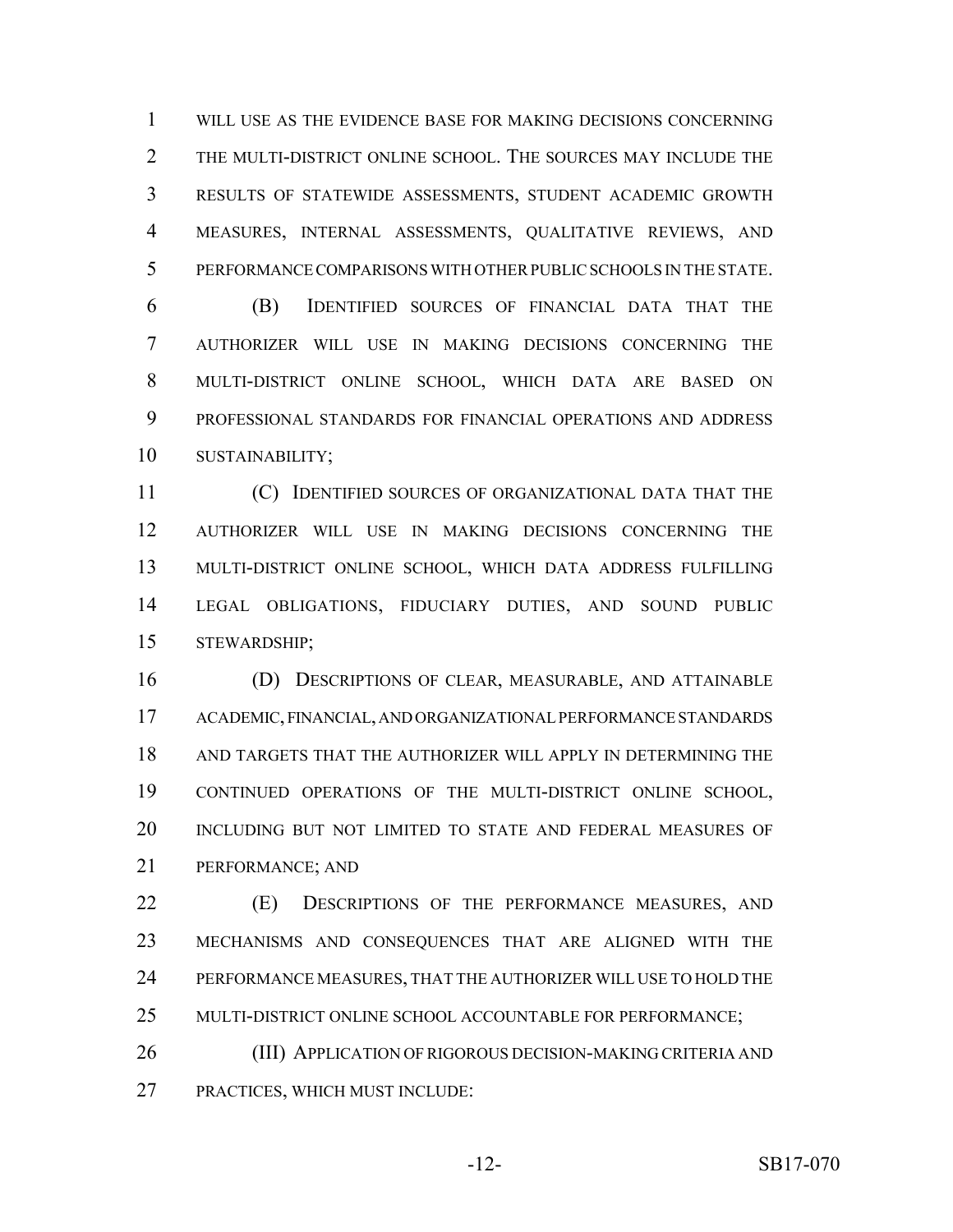(A) EVIDENCE THAT THE AUTHORIZER HAS DEVELOPED RIGOROUS APPLICATION OR PLAN EVALUATION CRITERIA AND IMPLEMENTS TRANSPARENT AND CONSISTENT PROCEDURES FOR MAKING DECISIONS CONCERNING THE MULTI-DISTRICT ONLINE SCHOOL; AND

 (B) EVIDENCE THAT THE AUTHORIZER USES PERFORMANCE OUTCOMES AS THE PRIMARY BASIS FOR MAKING DECISIONS CONCERNING THE MULTI-DISTRICT ONLINE SCHOOL; AND

 (IV) USE OF A TIMELINE FOR SUBMITTING, REVIEWING, AND MAKING DECISIONS CONCERNING APPLICATIONS TO OPERATE MULTI-DISTRICT ONLINE SCHOOLS AND A TIMELINE FOR THE CONTINUING OVERSIGHT PROCESSES.FOR A MULTI-DISTRICT ONLINE SCHOOL THAT IS A CHARTER SCHOOL, THE TIMELINES DESCRIBED IN THIS SUBSECTION (4)(b)(IV) MUST COMPLY WITH THE REQUIREMENTS OF PARTS 1 AND 5 OF 14 ARTICLE 30.5 OF THIS TITLE 22.

 (c) CONTINUING OVERSIGHT, EVALUATION, AND ACCOUNTABILITY, WHICH MUST INCLUDE:

 (I) A DESCRIPTION OF THE ANNUAL OUTCOMES-BASED REVIEW PROCESS THAT THE AUTHORIZER WILL USE TO EVALUATE THE MULTI-DISTRICT ONLINE SCHOOL. THE DESCRIPTION MUST INCLUDE:

**(A) A DESCRIPTION OF THE ACTIVITIES INCLUDED IN THE REVIEW**  PROCESS AND HOW THE AUTHORIZER WILL USE THE ACTIVITIES IN MAKING DECISIONS CONCERNING THE MULTI-DISTRICT ONLINE SCHOOL. THE ACTIVITIES MUST INCLUDE PHYSICAL OR VIRTUAL SITE VISITS, A REVIEW OF ENROLLMENT TRENDS, A REVIEW OF SPECIFIED ITEMS OF STUDENT OUTCOMES DATA, FINANCIAL AUDITS, AND CREATION OF AN ANNUAL REPORT.

(B) A DESCRIPTION OF THE AUTHORIZER'S COMPREHENSIVE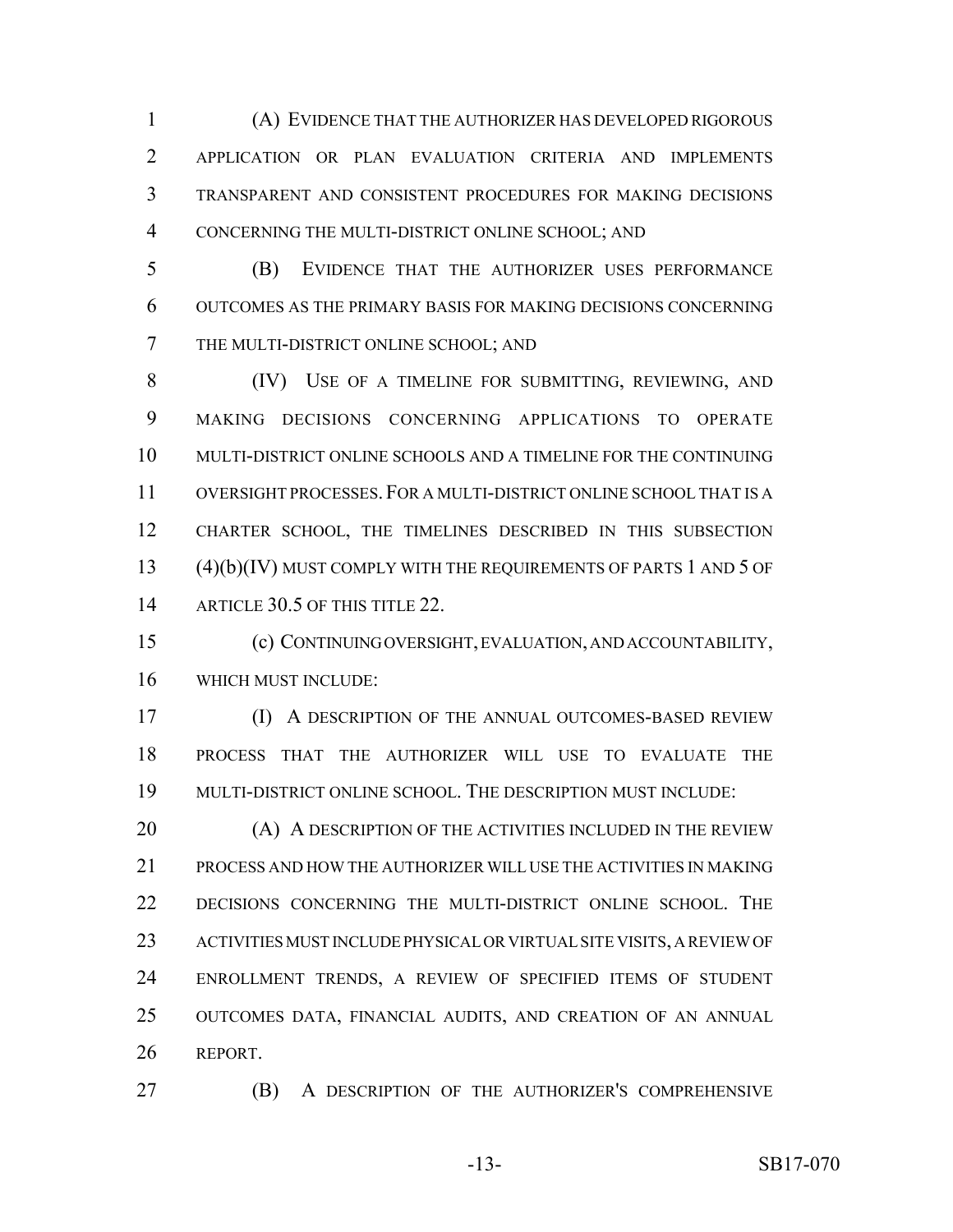REVIEW OF PERFORMANCE OUTCOME DATA, WHICH INCLUDES REVIEW OF THE AUTHORIZER'S PERFORMANCE PLAN AND THE MULTI-DISTRICT ONLINE SCHOOL'S PERFORMANCE PLAN, ADOPTED PURSUANT TO SECTIONS 22-11-208 AND 22-11-210;

 (C) A DEMONSTRATION OF THE AUTHORIZER'S EVIDENCE-BASED DECISION-MAKING THAT HOLDS THE MULTI-DISTRICT ONLINE SCHOOL ACCOUNTABLE FOR THE PERFORMANCE EXPECTATIONS THAT THE AUTHORIZER DEFINES IN POLICY;

 (II) TRANSPARENT COMPLIANCE-MONITORING PROCEDURES AND SYSTEMS;

 (III) THE TIMELINE BY WHICH THE AUTHORIZER WILL REVIEW THE MULTI-DISTRICT ONLINE SCHOOL AT LEAST ANNUALLY AND PROVIDE FEEDBACK; AND

 (IV) ASSURANCES THAT THE PRACTICES THAT THE AUTHORIZER ADOPTS ARE ALIGNED WITH NATIONAL BEST PRACTICE RECOMMENDATIONS FOR CONTRACTING WITH AN EDUCATIONAL MANAGEMENT PROVIDER, INCLUDING REQUIRING THE EDUCATIONAL MANAGEMENT PROVIDER TO SUBMIT:

 (A) DOCUMENTATION OF EDUCATIONAL, ORGANIZATIONAL, AND FINANCIAL PERFORMANCE RECORDS BASED ON THE PROVIDER'S WORK 21 WITH EXISTING ONLINE SCHOOLS, IF POSSIBLE:

 (B) A GROWTH PLAN, A BUSINESS PLAN, AND THE PROVIDER'S MOST RECENT FINANCIAL AUDITS; AND

**(C) CLEAR EVIDENCE THAT THE PROVIDER HAS THE CAPACITY TO**  OPERATE A NEW SCHOOL SUCCESSFULLY WHILE MAINTAINING QUALITY IN OPERATING EXISTING ONLINE SCHOOLS, IF APPLICABLE.

(5) A CERTIFICATION GRANTED PURSUANT TO THIS SECTION IS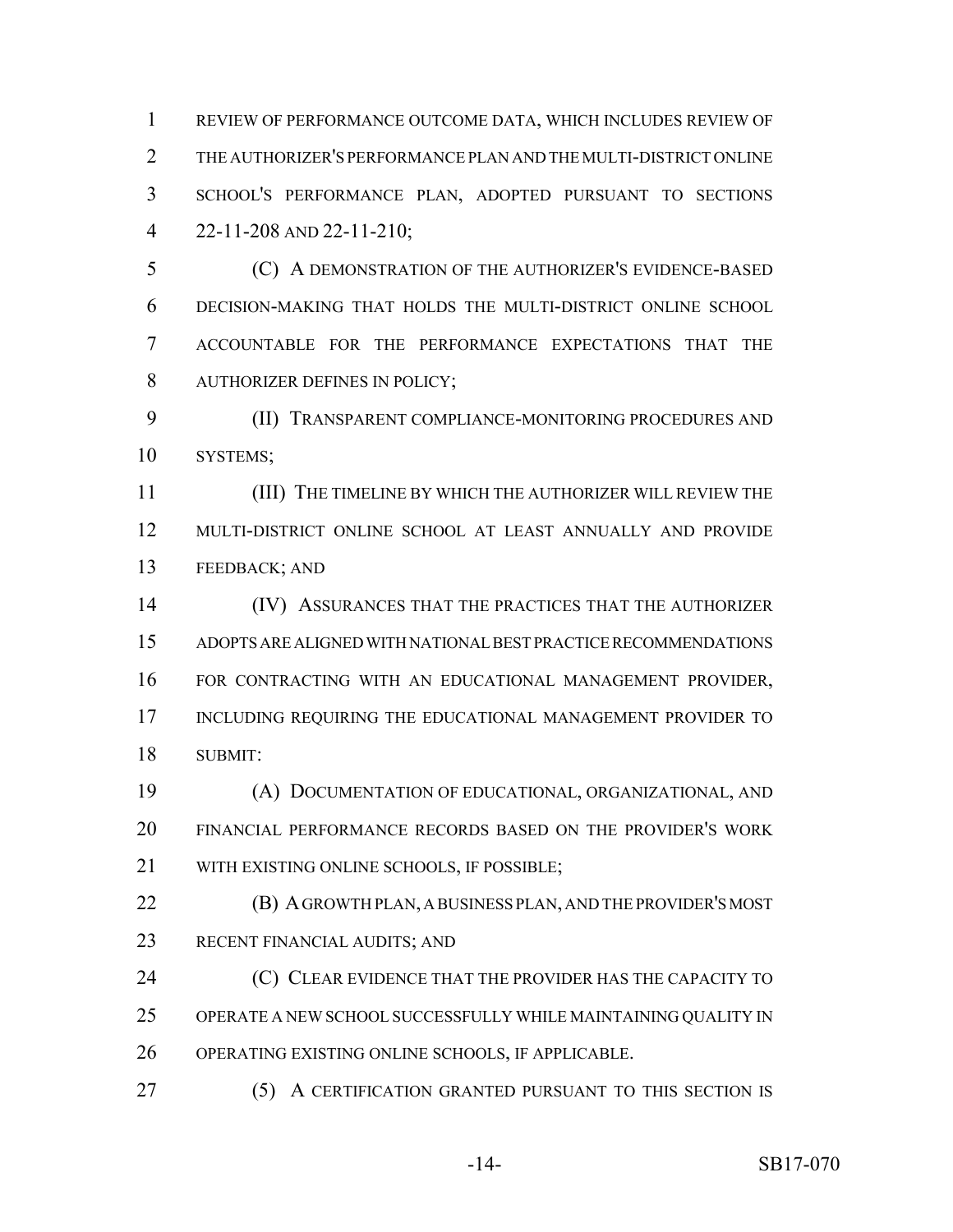VALID FOR FIVE SCHOOL YEARS AND MAY BE RENEWED FOR SUCCESSIVE FIVE-YEAR PERIODS. THE STATE BOARD MAY, BY RULE, ESTABLISH AN EXPEDITED PROCESS FOR RENEWING A CERTIFICATION SO LONG AS AN AUTHORIZER IS REQUIRED TO DEMONSTRATE THAT IT MEETS THE REQUIREMENTS SPECIFIED IN SUBSECTION (4) OF THIS SECTION TO OBTAIN A RENEWED CERTIFICATION.

 (6) (a) THE DIVISION MAY DENY, REVOKE, OR NOT RENEW AN AUTHORIZER'S CERTIFICATION TO OPERATE OR OVERSEE A MULTI-DISTRICT ONLINE SCHOOL IF THE DIVISION DETERMINES THAT THE AUTHORIZER DOES 10 NOT MEET THE REQUIREMENTS SPECIFIED IN SUBSECTION (4) OF THIS SECTION.AN AUTHORIZER WHOSE CERTIFICATION IS DENIED, REVOKED, OR NOT RENEWED MAY APPEAL TO THE STATE BOARD FOR REVIEW IN ACCORDANCE WITH STATE BOARD RULES.THE STATE BOARD SHALL GRANT OR REINSTATE THE AUTHORIZER'S CERTIFICATION IF IT FINDS THAT THE AUTHORIZER SUBSTANTIALLY MEETS THE REQUIREMENTS SPECIFIED IN 16 SUBSECTION (4) OF THIS SECTION.

 (b) IF AN AUTHORIZER THAT IS OPERATING OR OVERSEEING A MULTI-DISTRICT ONLINE SCHOOL LOSES ITS CERTIFICATION, THE AUTHORIZER MAY CONTINUE TO OPERATE OR OVERSEE THE MULTI-DISTRICT ONLINE SCHOOL FOR THE REMAINDER OF THE SCHOOL YEAR IN WHICH THE AUTHORIZER LOSES ITS CERTIFICATION AND FOR THE NEXT SCHOOL YEAR. THE DIVISION SHALL FACILITATE A MULTI-DISTRICT ONLINE SCHOOL'S TRANSITION TO A NEW AUTHORIZER BEFORE THE COMPLETION OF THE SCHOOL YEAR FOLLOWING THE SCHOOL YEAR IN WHICH THE MULTI-DISTRICT ONLINE SCHOOL'S ORIGINAL AUTHORIZER LOSES ITS CERTIFICATION.

**SECTION 6.** In Colorado Revised Statutes, **amend**

-15- SB17-070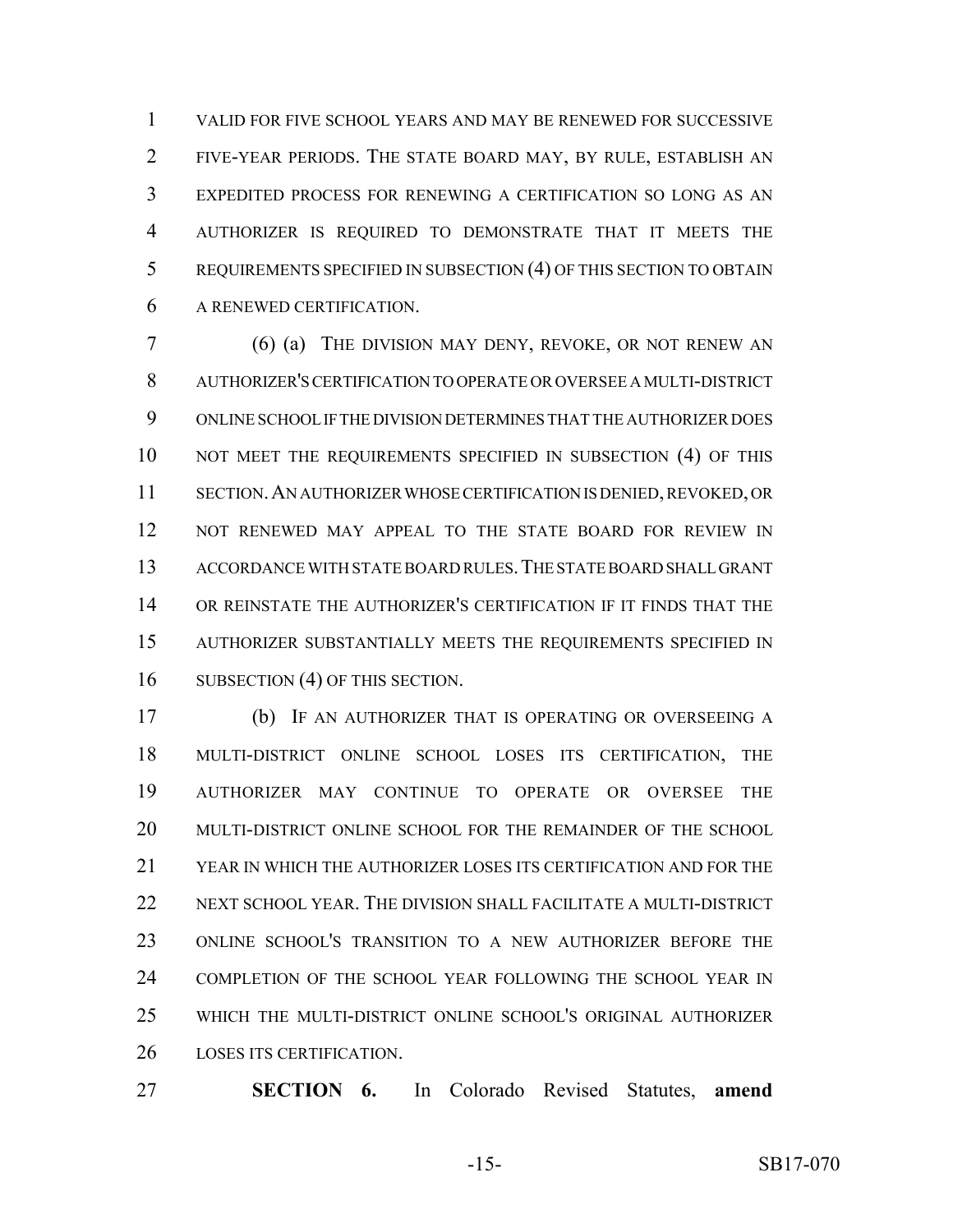22-30.7-109.5 as follows:

 **22-30.7-109.5. Online programs and online schools - report to authorizer and department - repeal.** (1) Each online program and online school shall annually submit to its authorizer and to the department information, pursuant to state board rules, concerning sound financial and accounting practices and resources.

 (2) (a) A multi-district online school shall notify its authorizer and the department of any intent to amend the program's or school's application for certification to expand grade levels served by the program or school. If the department concludes that the online program or online school should not be permitted to amend its application for certification to expand grade levels served by the program or school based on the quality standards established by the state board pursuant to section 14 22-30.7-105, the department shall MUST notify the authorizer and the online program or online school of its decision within thirty days after receiving the notification from the program or school. The authorizer 17 shall then have THEN HAS thirty days to appeal the department's decision to the state board, pursuant to the state board's administrative policies.

 (b) THIS SUBSECTION (2) IS REPEALED, EFFECTIVE JANUARY 1, 2018.

 **SECTION 7.** In Colorado Revised Statutes, **amend** 22-30.7-111 as follows:

 **22-30.7-111. Learning centers - drop-in centers - memoranda of understanding - rules - appeal process.** (1) (a) A multi-district online school that intends to provide instruction to students within one or more learning centers OR DROP-IN CENTERS shall, before providing such instruction, seek to enter into a memorandum of understanding with each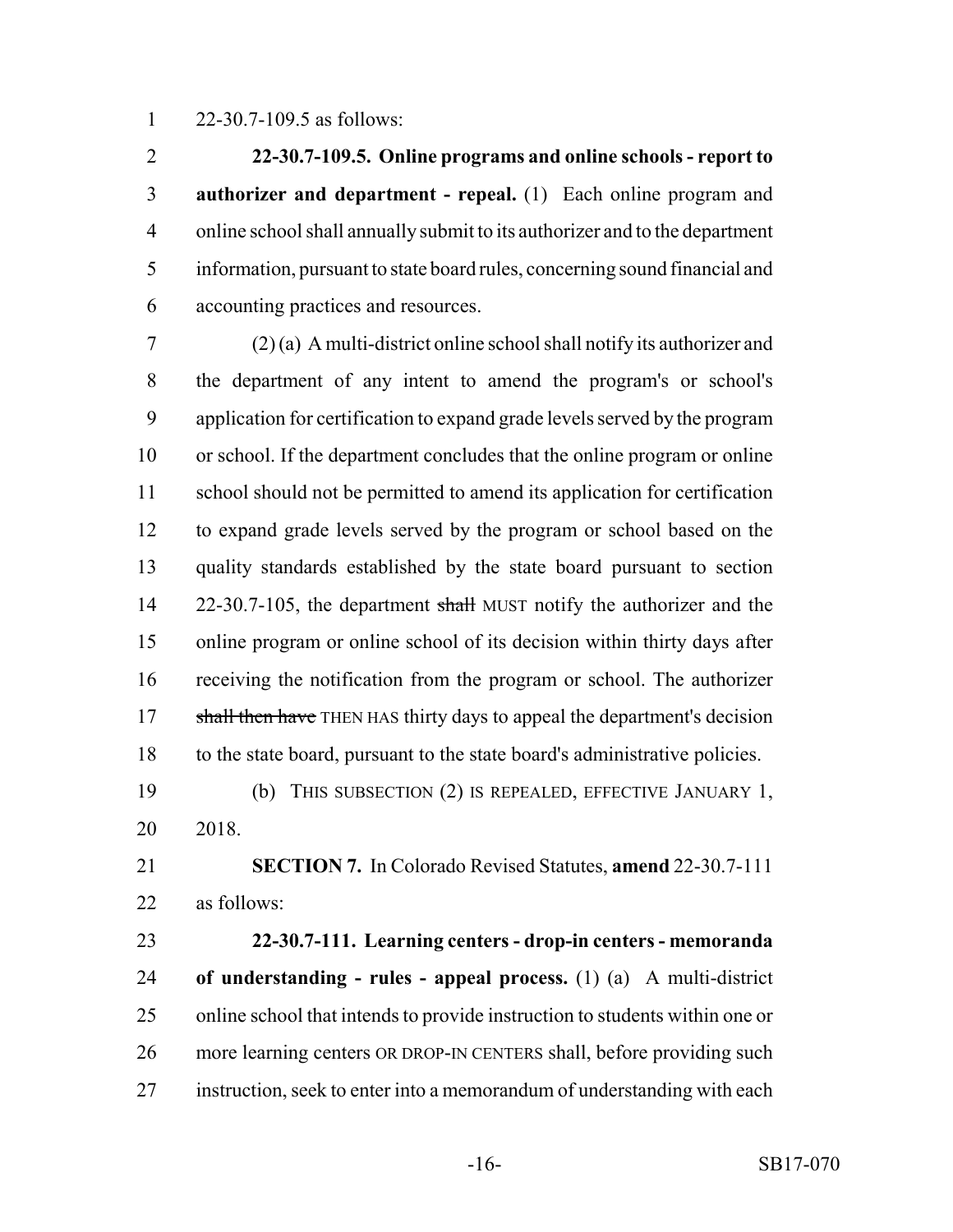school district in which the multi-district online school intends to provide instruction within a learning center OR A DROP-IN CENTER.

 (b) A multi-district online school that intends to provide instruction to students within a learning center OR DROP-IN CENTER shall notify the school district in which the proposed learning center OR DROP-IN CENTER is located of the multi-district online school's intention in writing at least ninety days before the multi-district online school 8 intends to commence providing such instruction. The notice shall MUST include the standard MOU form that addresses, at a minimum, the following information as it applies to each learning center OR DROP-IN CENTER to be located within the school district:

12 (I) A description of any curricula that will be offered by the multi-district online school WILL OFFER at the learning center OR DROP-IN CENTER;

 (II) The proposed location of the learning center OR DROP-IN CENTER;

 (III) The grade levels to be served at the learning center OR DROP-IN CENTER;

 (IV) The number of students projected to attend the multi-district 20 online school at the learning center OR DROP-IN CENTER;

 (V) Any building permits or certifications of building safety that may be required by law;

 (VI) A list of all staff positions at the learning center OR DROP-IN CENTER, including a description of duties for each position;

 (VII) Measures to ensure compliance with state and federal laws concerning educator licensing and fingerprint-based criminal history record checks;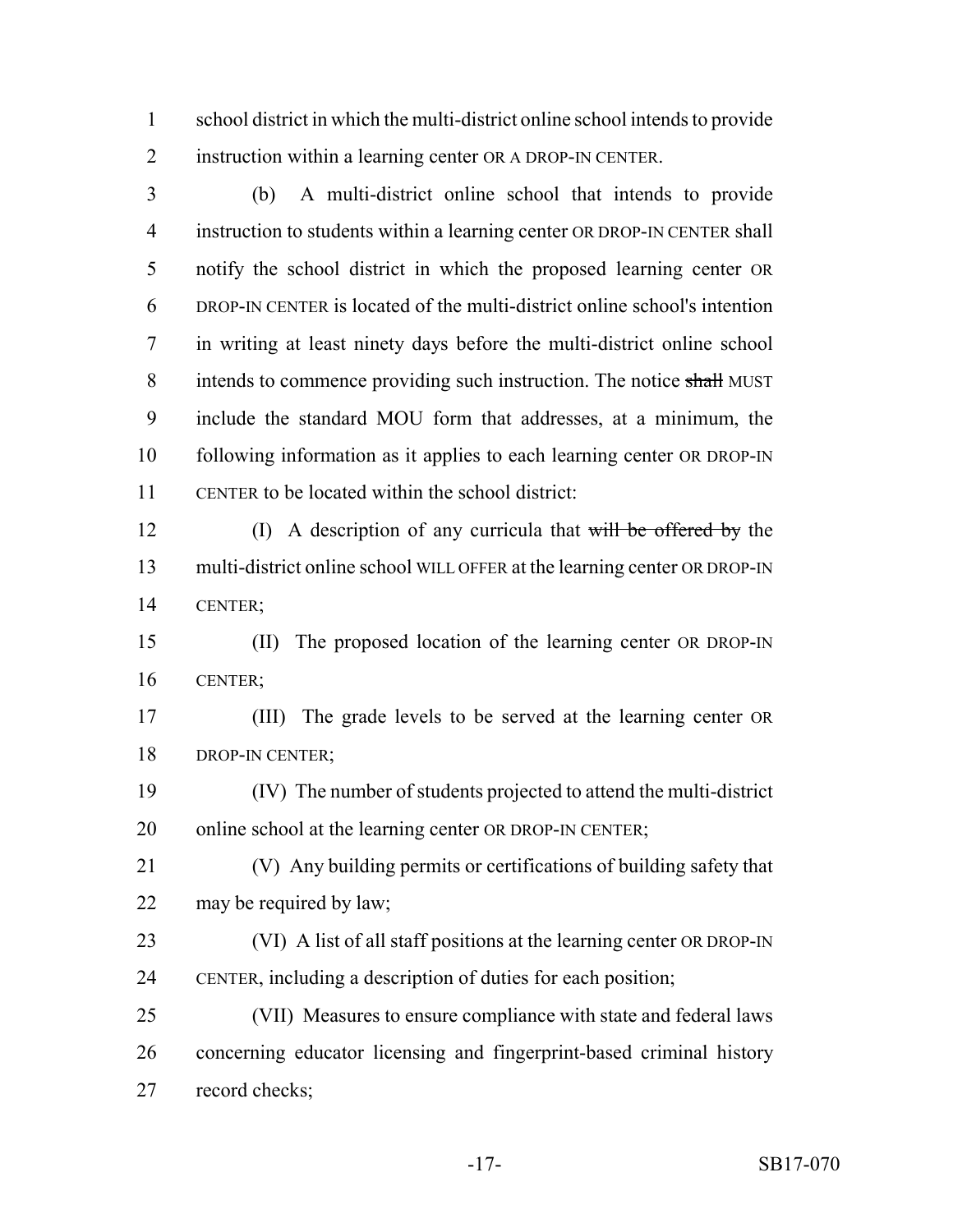(VIII) The name of and contact information for the multi-district online school and the names of and contact information for all learning center OR DROP-IN CENTER administrators; and

 (IX) The plans for one or more public meetings to be held prior to the opening of a learning center OR DROP-IN CENTER.

 (c) Within forty-five days after receiving the notice and standard 7 MOU form from a multi-district online school pursuant to paragraph (b) 8 of this subsection  $(1)$  SUBSECTION  $(1)(b)$  OF THIS SECTION, the school district and the multi-district online school shall meet to discuss the terms of the memorandum of understanding, based on the standard MOU form provided with the notice. The school district and the multi-district online school may mutually agree to change the information in the standard MOU form provided with the notice or to include information in the memorandum of understanding in addition to that included in the standard MOU form.

 (d) Within forty-five days after receiving the notice and the 17 standard MOU form pursuant to paragraph (b) of this subsection (1) SUBSECTION (1)(b) OF THIS SECTION, the school district and the multi-district online school shall hold at least one public meeting at which they shall receive public input concerning location of one or more learning centers OR DROP-IN CENTERS within the school district.

 (e) No later than forty-five days after the school district receives 23 the notice and standard MOU form pursuant to paragraph (b) of this 24 subsection  $(1)$  SUBSECTION  $(1)(b)$  OF THIS SECTION, the school district shall notify the multi-district online school, the online division, and the 26 state board in writing of the school district's decision whether to enter into a memorandum of understanding with the multi-district online school for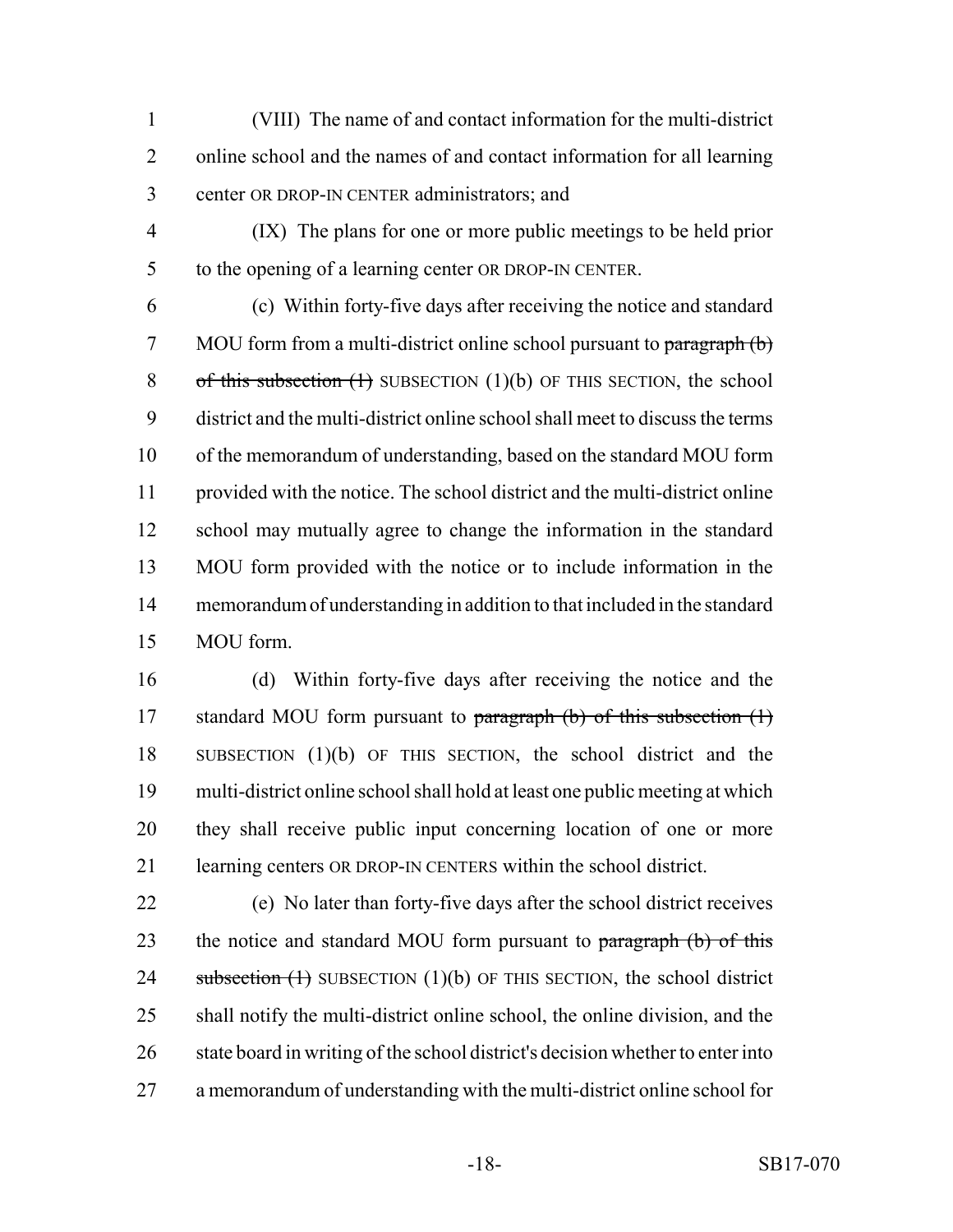operation of a learning center OR DROP-IN CENTER within the school district. If the school district does not provide notice of its decision within forty-five days, the standard MOU form provided by the multi-district 4 online school with the notice shall become effective TAKES EFFECT on the forty-sixth day following the school district's receipt of the notice and standard MOU form, and the multi-district online school may proceed under the terms of the standard MOU form as provided to the school district.

 (f) A school district may refuse to enter into a memorandum of understanding with a multi-district online school for the operation of a 11 learning center OR DROP-IN CENTER within the school district only if:

 (I) The standard MOU form provided by the multi-district online 13 school fails to satisfy the requirements described in paragraph (b) of this 14 subsection (1) SUBSECTION (1)(b) OF THIS SECTION; or

 (II) The school district reasonably determines that the multi-district online school is contrary to the best interests of the pupils, parents, community, or school district.

 (g) If a school district refuses to enter into a memorandum of understanding with a multi-district online school for operation of a learning center OR DROP-IN CENTER, the multi-district online school may appeal the school district's decision to the state board pursuant to the provisions of subsection (6) of this section.

 (h) Notwithstanding any provision of this section to the contrary, a multi-district online school that seeks to operate a learning center OR 25 DROP-IN CENTER within a school district shall not be IS NOT required to enter into a memorandum of understanding with the school district if the school district is the authorizer of the multi-district online school.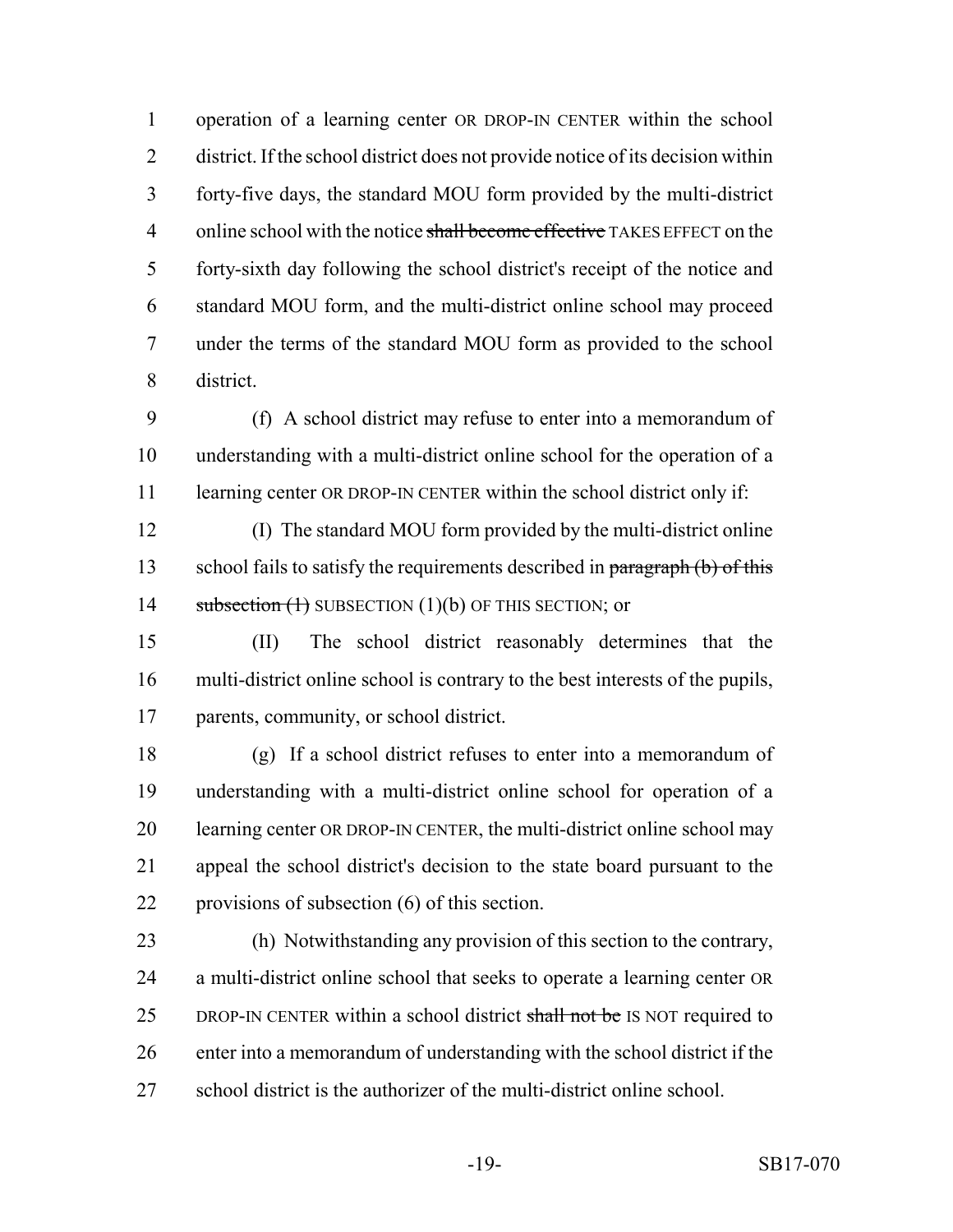(i) Notwithstanding any provision of this section to the contrary, a school district and a multi-district online school may mutually agree in writing to decline to enter into a memorandum of understanding.

 (j) To ensure that all students have a reasonable opportunity to benefit from online education, a school district and a multi-district online school shall make good faith efforts to craft and enter into a memorandum of understanding pursuant to the provisions of this section.

 (2) A memorandum of understanding entered into by a school district and a multi-district online school pursuant to the provisions of this 10 section shall be IS effective for three years. A school district and a multi-district online school may enter into an unlimited number of successive memoranda of understanding.

 (3) If a school district and a multi-district online school enter into a memorandum of understanding pursuant to the provisions of this section, the memorandum of understanding shall MUST include consideration of all learning centers OR DROP-IN CENTERS that the multi-district online school proposes, at the time the memorandum of understanding is crafted, to operate within the school district, and the memorandum of understanding shall supersede SUPERSEDES any memorandum of understanding previously entered into by the school district and the multi-district online school.

 (4) (a) If a multi-district online school is operating a learning center OR DROP-IN CENTER within a school district under the terms of a memorandum of understanding, and the multi-district online school seeks to operate an additional learning center OR DROP-IN CENTER within the school district, which additional learning center OR DROP-IN CENTER is not contemplated in an existing memorandum of understanding, the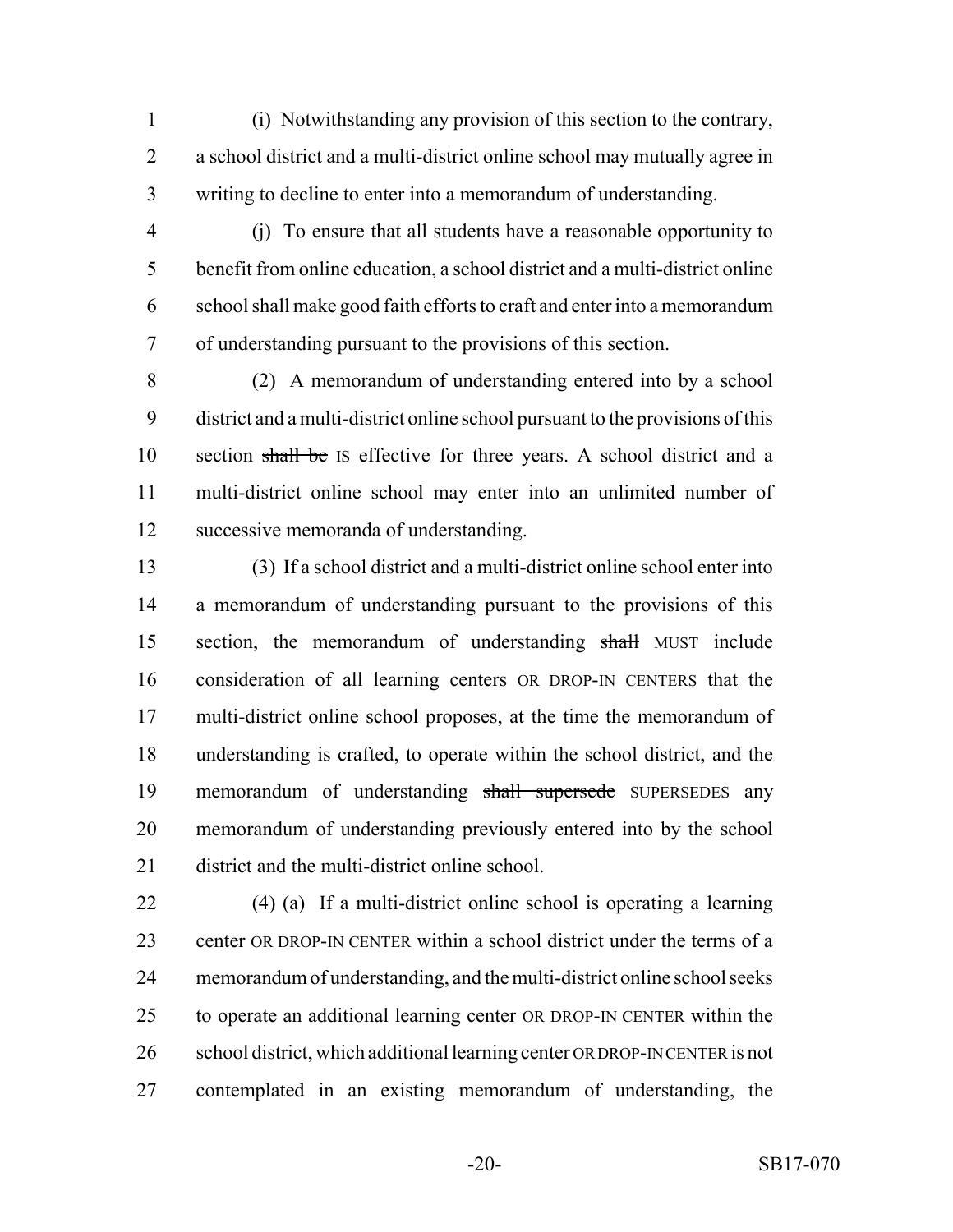multi-district online school shall provide notice to the school district of the multi-district online school's intention to operate an additional 3 learning center OR DROP-IN CENTER. The notice shall MUST include the standard MOU form.

 (b) Upon receiving notice from a multi-district online school as 6 described in paragraph (a) of this subsection  $(4)$  SUBSECTION  $(4)(a)$  OF THIS SECTION, the school district shall decide whether to seek to craft a new memorandum of understanding with the multi-district online school, and the school district shall notify the multi-district online school of the school district's decision within thirty days after receiving the notice 11 described in paragraph (a) of this subsection  $(4)$  SUBSECTION  $(4)(a)$  OF THIS SECTION.

 (c) (I) If the multi-district online school receives notice within 14 thirty days that the school district has decided to seek to craft a new memorandum of understanding, the multi-district online school and the school district shall seek to craft a new memorandum of understanding pursuant to the provisions of this section.

 (II) If the multi-district online school does not receive notice within thirty days after the school district's decision, or the multi-district online school receives notice that the school district has decided not to seek to craft a new memorandum of understanding, the multi-district online school may begin to operate the additional learning center OR 23 DROP-IN CENTER.

 (5) (a) On or before October 1, 2007, the state board shall approve 25 the standard MOU form, which shall MUST, at a minimum, include the 26 information specified in paragraph  $(b)$  of subsection  $(1)$  SUBSECTION (1)(b) of this section. The standard MOU form approved by the state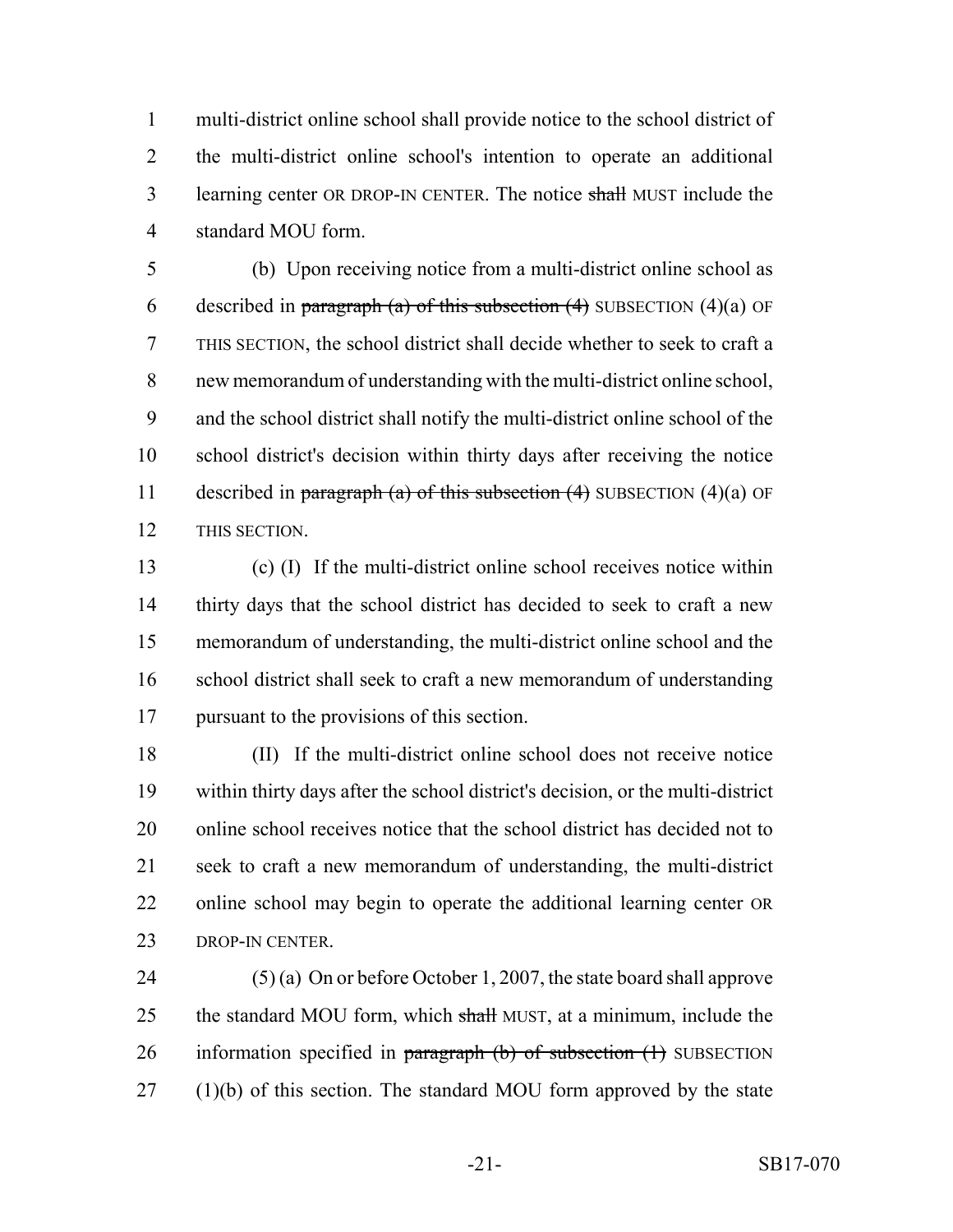1 board shall MUST be based on the standard MOU form recommended by 2 the online division pursuant to section 22-30.7-103 (3)(d).

 (b) ON OR BEFORE OCTOBER 1, 2017, THE STATE BOARD SHALL APPROVE A REVISION TO THE STANDARD MOU FORM, WHICH MUST INCLUDE ANY PROVISIONS NECESSARY TO ADDRESS DROP-IN CENTERS.THE REVISED STANDARD MOU FORM MUST MEET THE MINIMUM REQUIREMENTS SPECIFIED IN SUBSECTION (5)(a) OF THIS SECTION.

 (6) (a) On or before January 1, 2008, the state board shall promulgate rules establishing procedures and timelines by which a multi-district online school may appeal to the state board a decision by a school district to refuse to enter into a memorandum of understanding with the multi-district online school for the operation of a learning center OR DROP-IN CENTER within the school district.

 (b) If the state board determines that a school district's decision to refuse to enter into a memorandum of understanding was contrary to the best interests of the pupils, parents, community, or school district, the 17 state board shall MUST issue an order directing the school district to enter into a final memorandum of understanding with the multi-district online school regarding the placement of one or more learning centers OR DROP-IN CENTERS within the school district and to use the standard MOU 21 form provided with the notice pursuant to paragraph  $(b)$  of subsection  $(1)$ 22 SUBSECTION  $(1)(b)$  of this section as the basis for the final memorandum of understanding.

 (c) Upon receiving notice from a multi-district online school that the multi-district online school is appealing a decision by a school district to refuse to enter into a memorandum of understanding with the multi-district online school, the state board shall resolve the dispute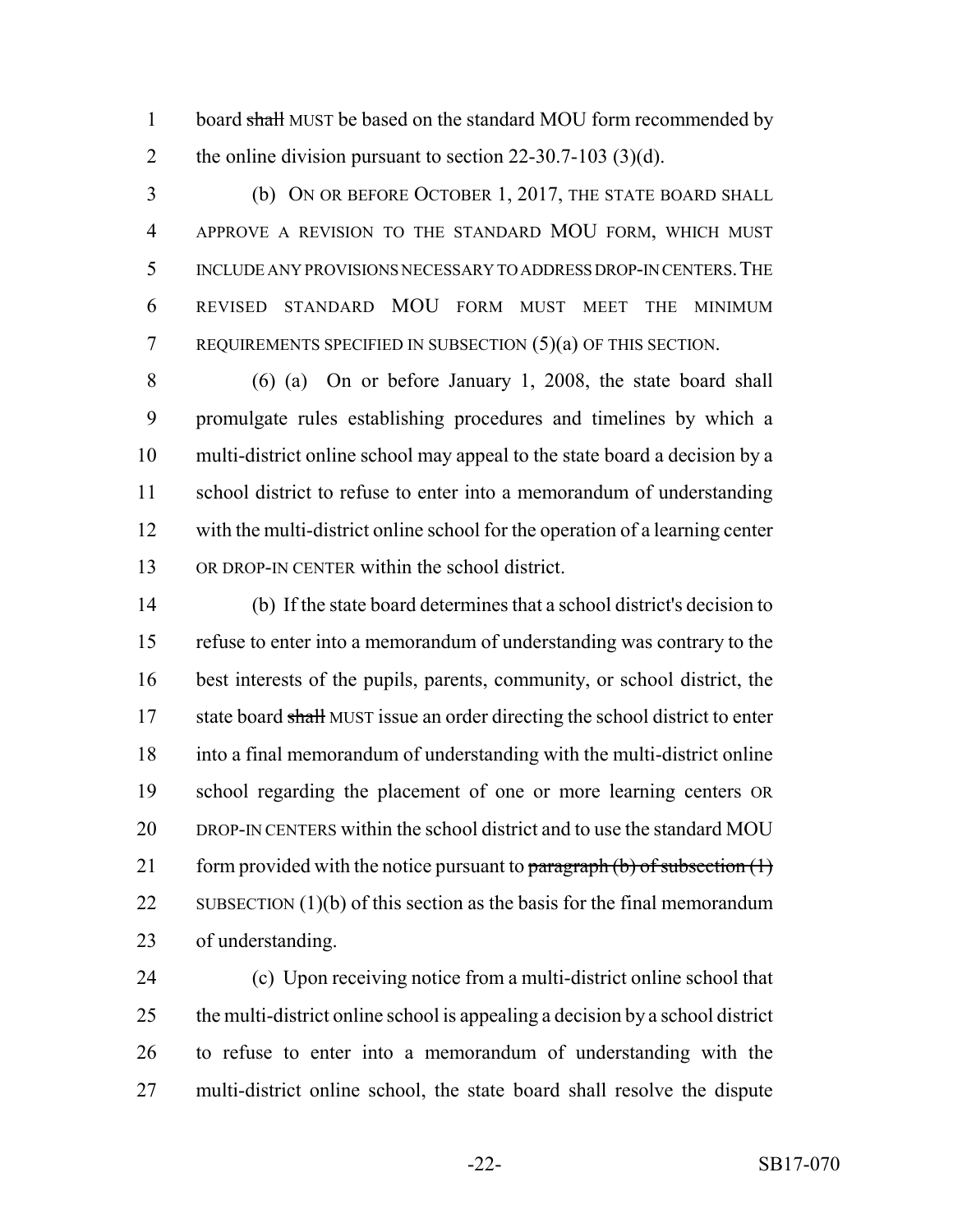within forty-five days by either affirming the school district's decision or issuing an order directing the school district to enter into a memorandum of understanding with the multi-district online school, as described in 4 paragraph (b) of this subsection  $(6)$  SUBSECTION  $(6)(b)$  OF THIS SECTION.

 (7) (a) Notwithstanding any provision of this section to the contrary, a multi-district online school that operates one or more learning centers within a school district as of January 1, 2007, may continue to operate learning centers within the school district until August 1, 2008, without entering into a memorandum of understanding with the school district. A multi-district online school that operates one or more learning centers within a school district as of January 1, 2007, shall provide notification to the school district on or before September 1, 2007, of any learning centers being operated by the multi-district online school within 14 the school district. The notice shall MUST include the information described in subparagraphs (I) through (VIII) of paragraph (b) of 16 subsection (1) SUBSECTIONS  $(1)(b)(I)$  TO  $(1)(b)(VIII)$  of this section.

 (b) NOTWITHSTANDING ANY PROVISION OF THIS SECTION TO THE CONTRARY, A MULTI-DISTRICT ONLINE SCHOOL THAT OPERATES ONE OR 19 MORE DROP-IN CENTERS WITHIN A SCHOOL DISTRICT AS OF SEPTEMBER 1, 20 2017, MAY CONTINUE TO OPERATE THE DROP-IN CENTERS WITHIN THE SCHOOL DISTRICT UNTIL JULY 1, 2018, WITHOUT ENTERING INTO A MEMORANDUM OF UNDERSTANDING WITH THE SCHOOL DISTRICT. A MULTI-DISTRICT ONLINE SCHOOL THAT OPERATES ONE OR MORE DROP-IN CENTERS WITHIN A SCHOOL DISTRICT AS OF SEPTEMBER 1, 2017, SHALL 25 PROVIDE NOTICE TO THE SCHOOL DISTRICT ON OR BEFORE SEPTEMBER 1, 26 2017, OF THE DROP-IN CENTERS THAT THE MULTI-DISTRICT ONLINE SCHOOL OPERATES WITHIN THE SCHOOL DISTRICT.THE NOTICE MUST INCLUDE THE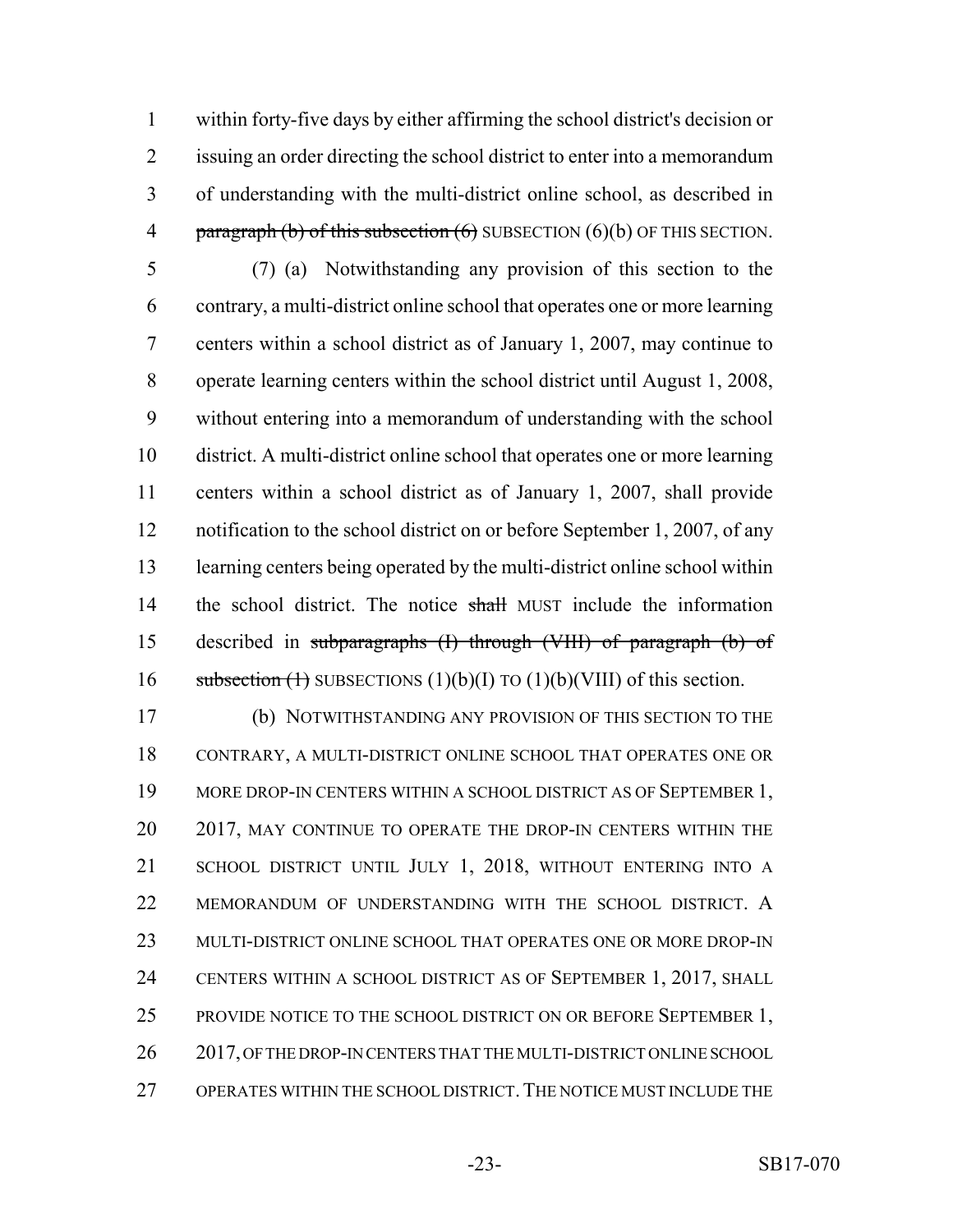1 INFORMATION DESCRIBED IN SUBSECTIONS  $(1)(b)(I)$  TO  $(1)(b)(VIII)$  OF THIS SECTION.

 **SECTION 8.** In Colorado Revised Statutes, 22-30.7-113, **amend** 4 (2)(a), (2)(b), and (4) as follows:

 **22-30.7-113. Online pilot programs - interim reports - legislative declaration.** (2) (a) The department shall work with the task 7 force created in section 22-30.7-112 to establish the parameters for, duration of, and methods for evaluating pilot programs as described in 9 this section and to issue to authorizers requests for proposals for the pilot programs. The department shall issue the requests for proposals no later 11 than October 15, 2014 OCTOBER 15, 2017. The pilot programs must begin 12 operation no later than the 2015-16 school year 2018-19 SCHOOL YEAR.

(b) The pilot programs may include, but need not be limited to:

 (I) A pilot program to use objective, verifiable, and multiple measures of student achievement as indicators of school quality, which measures align with the Colorado academic standards adopted pursuant to section 22-7-1005;

 (II) A PILOT PROGRAM TO DEVELOP AND ASSESS SERVICES THAT ARE APPROPRIATE FOR ALL STUDENTS, INCLUDING CHILDREN WITH DISABILITIES, CHILDREN WHO ARE IDENTIFIED AS GIFTED AND TALENTED, ENGLISH LANGUAGE LEARNERS, AND STUDENTS WHO ARE IDENTIFIED AS 22 BEING AT RISK OF ACADEMIC FAILURE;

23  $(H)$  (III) A pilot program to use a student-count process that is based on course completion and student competency rather than enrollment;

26 (HH) (IV) A pilot program to examine methods of using tiered interventions in online education to support individual students through